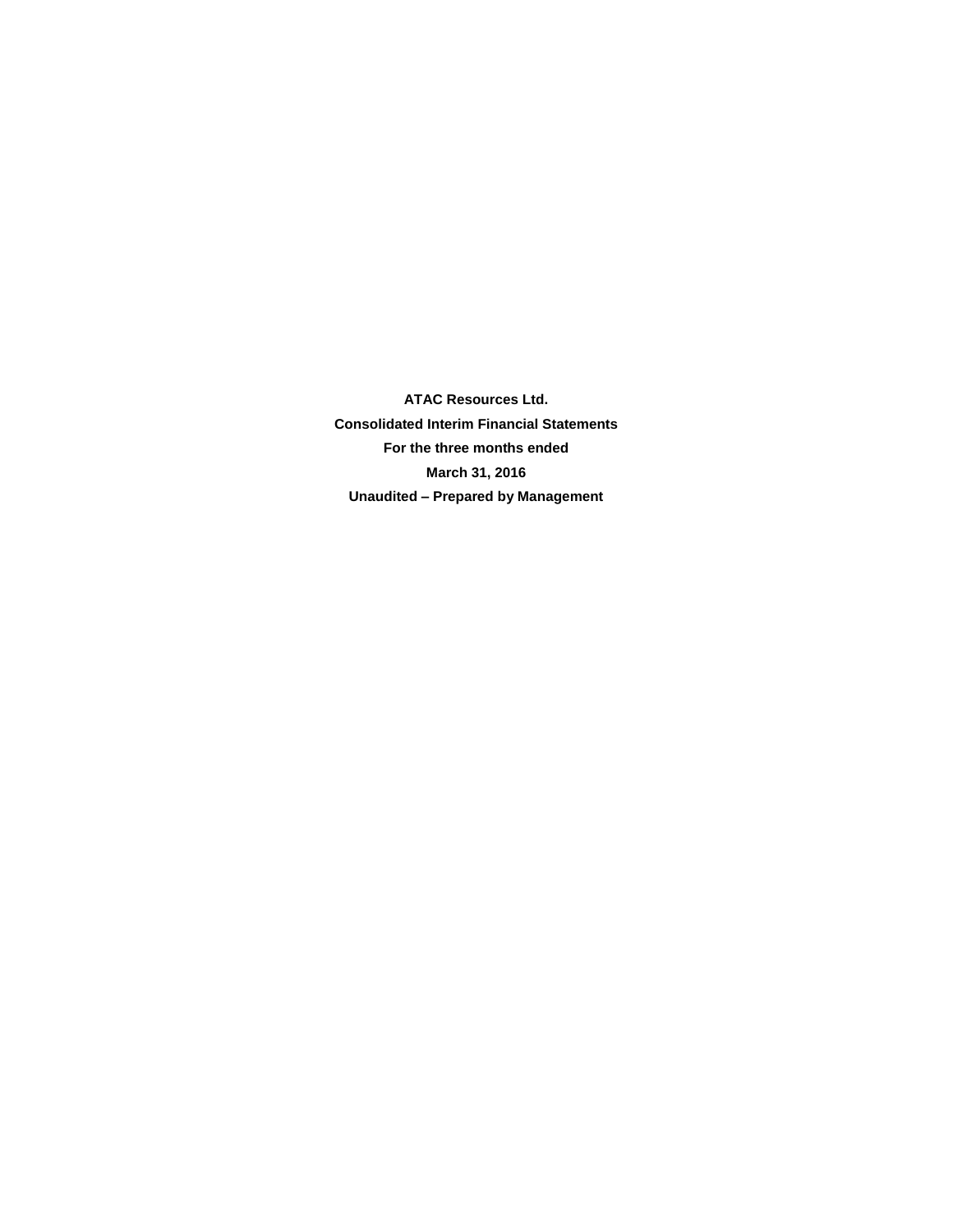ATAC Resources Ltd. #1016 – 510 West Hastings Street Vancouver, British Columbia V6B 1L8

May 13, 2016

To the Shareholders of ATAC Resources Ltd.

The attached consolidated interim financial statements have been prepared by the management of ATAC Resources Ltd. and have not been reviewed by the auditor of the Company.

Yours truly,

Graham Downs Chief Executive Officer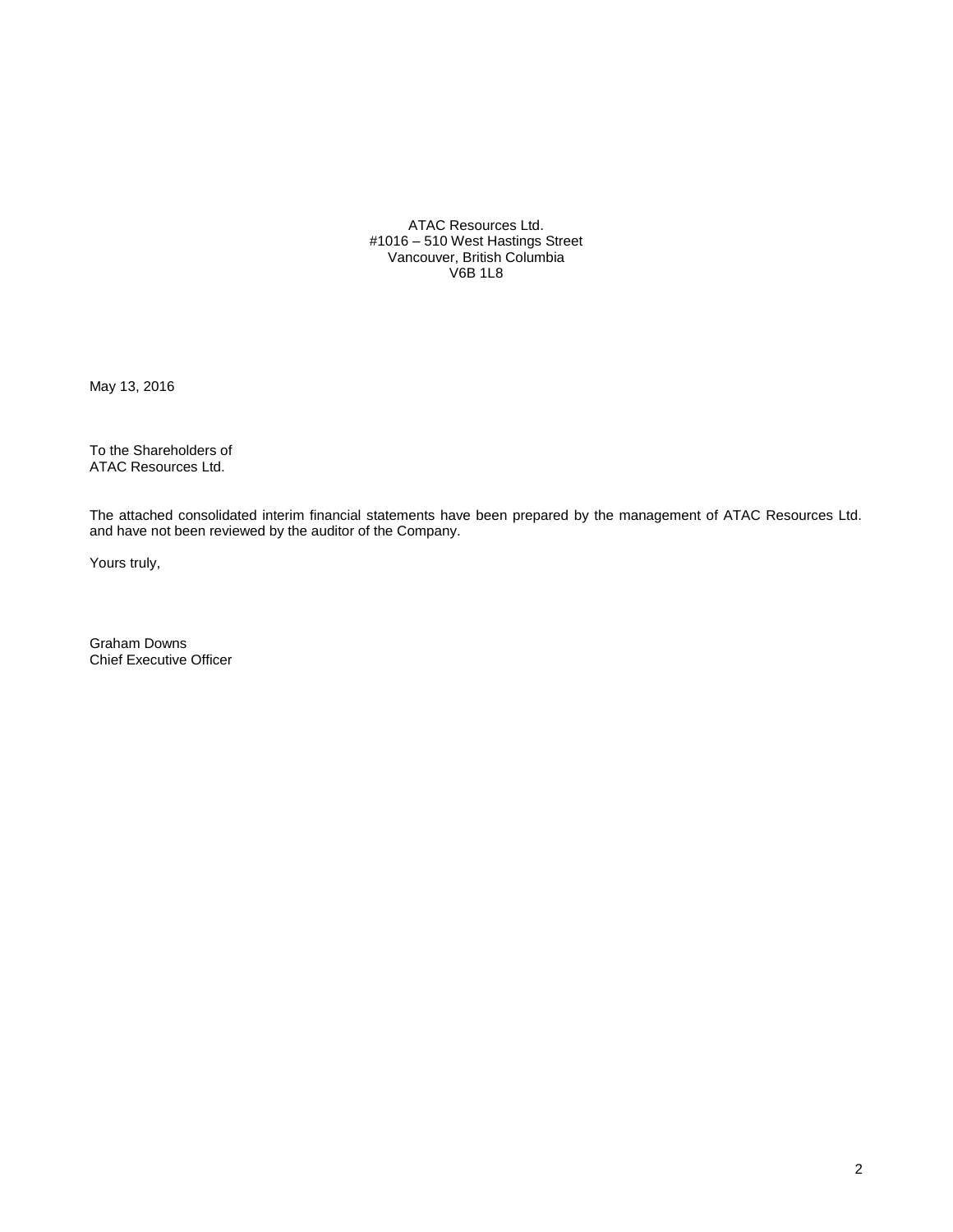### **Consolidated Interim Statements of Financial Position**

# **Unaudited – Prepared by Management**

|                                               |                | March 31,<br>2016 | December 31,<br>2015 |
|-----------------------------------------------|----------------|-------------------|----------------------|
|                                               | Note           | \$                | \$                   |
|                                               |                |                   |                      |
| <b>Assets</b>                                 |                |                   |                      |
| <b>Current assets</b>                         |                |                   |                      |
| Cash and cash equivalents                     | 3              | 15,411,776        | 15,938,120           |
| Receivables and prepayments                   | 4              | 102,494           | 106,380              |
| Marketable securities                         | 5              | 77,924            | 59,302               |
|                                               |                | 15,592,194        | 16,103,802           |
| <b>Non-current assets</b>                     |                |                   |                      |
| Marketable securities                         | 5              | 1                 | 1                    |
| Prepaid exploration expenditures              |                | 47,100            | 6,416                |
| Mineral property interests                    | $\overline{7}$ | 93,844,117        | 93,280,105           |
|                                               |                | 93,891,218        | 93,286,522           |
| <b>Total assets</b>                           |                | 109,483,412       | 109,390,324          |
| Liabilities and shareholders' equity          |                |                   |                      |
| <b>Current liabilities</b>                    |                |                   |                      |
| Accounts payable and accrued liabilities      |                | 204,618           | 98,468               |
| Accounts payable to related parties           | 10             | 193,862           | 52,545               |
|                                               |                | 398,480           | 151,013              |
| <b>Non-current liabilities</b>                |                |                   |                      |
| Deferred income tax liability                 | 11             | 11,859,015        | 11,901,575           |
| <b>Total liabilities</b>                      |                | 12,257,495        | 12,052,588           |
| <b>Shareholders' equity</b>                   |                |                   |                      |
| Share capital                                 | 8              | 113,055,372       | 113,055,372          |
| Contributed surplus                           | 8              | 4,333,153         | 15,609,330           |
| Deficit                                       |                | (20, 162, 608)    | (31, 326, 966)       |
| <b>Total shareholders' equity</b>             |                | 97,225,917        | 97,337,736           |
|                                               |                | 109,483,412       | 109,390,324          |
| Total liabilities and shareholders' equity    |                |                   |                      |
|                                               |                |                   |                      |
| <b>Nature of Operations and Going Concern</b> | 1              |                   |                      |

**Approved on behalf of the Board of Directors on May 13, 2016:**

*"Bruce J. Kenway"* **Director** *"Glenn R. Yeadon"* **Director**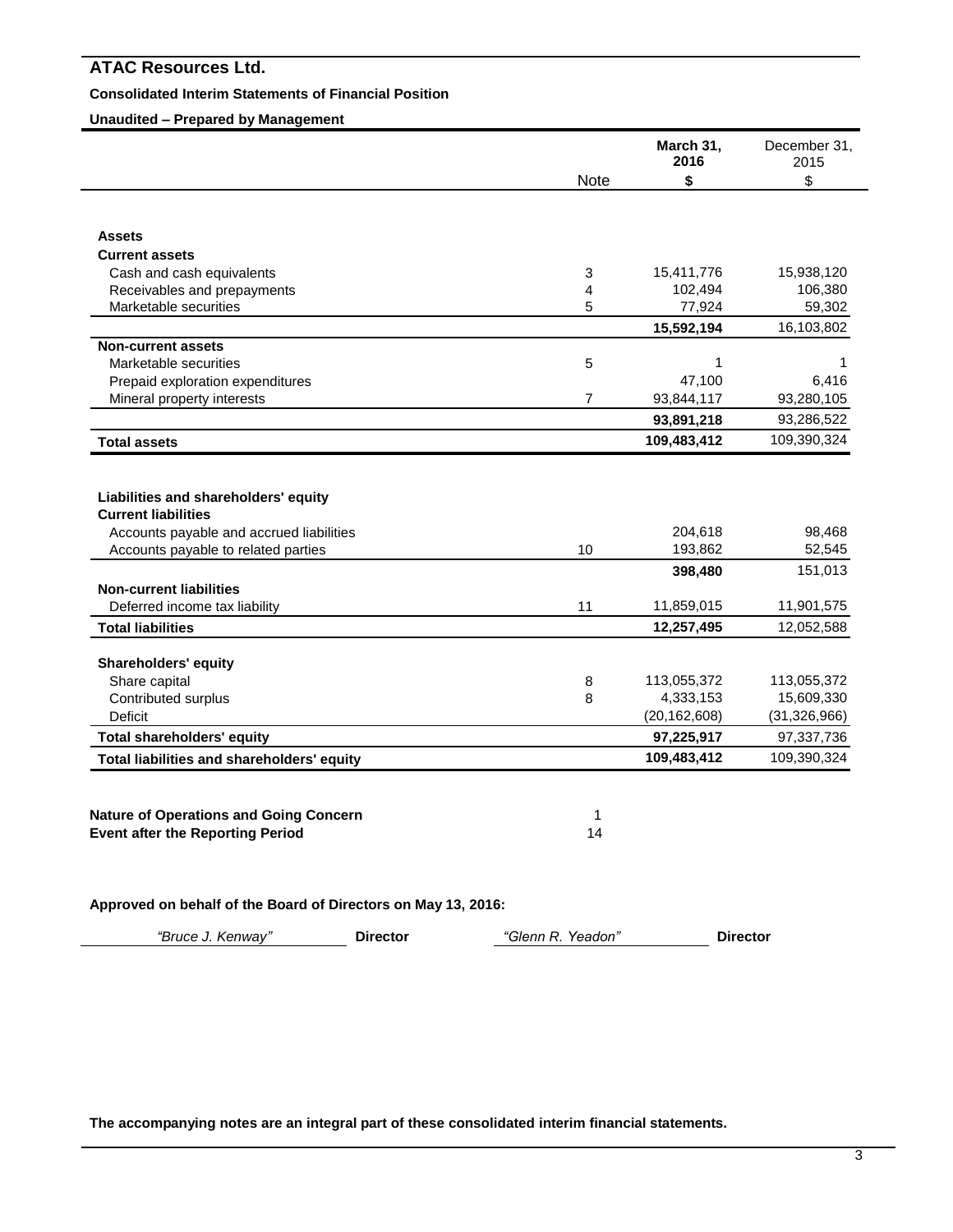# **Consolidated Interim Statements of Changes in Shareholders' Equity**

# **Unaudited – Prepared by Management**

**For the three months ended March 31, 2016 and March 31, 2015**

|                                         | <b>Number</b><br>of shares<br># | <b>Share</b><br>capital | <b>Contributed</b><br>surplus | <b>Deficit</b> | Total<br>shareholders'<br>equity |
|-----------------------------------------|---------------------------------|-------------------------|-------------------------------|----------------|----------------------------------|
| January 1, 2015                         | 117,794,577                     | 113,055,372             | 16,033,105                    | (30,774,935)   | 98,313,542                       |
| Share-based payments                    |                                 |                         | 69,169                        |                | 69,169                           |
| Re-allocated on expiry of options       |                                 |                         | (1,107,701)                   | 1,107,701      |                                  |
| Comprehensive loss for the period       |                                 |                         |                               | (206, 934)     | (206, 934)                       |
| March 31, 2015                          | 117,794,577                     | 113,055,372             | 14,994,573                    | (29, 874, 168) | 98,175,777                       |
| January 1, 2016                         | 117,794,577                     | 113,055,372             | 15,609,330                    | (31, 326, 966) | 97,337,736                       |
| Share-based payments                    |                                 |                         | 49,748                        |                | 49,748                           |
| Re-allocated on expiry of options       |                                 |                         | (6,987,325)                   | 6,987,325      |                                  |
| Re-allocated on cancellation of options |                                 |                         | (4,338,600)                   | 4,338,600      |                                  |
| Comprehensive loss for the period       |                                 |                         |                               | (161, 567)     | (161,567)                        |
| March 31, 2016                          | 117,794,577                     | 113,055,372             | 4,333,153                     | (20, 162, 608) | 97,225,917                       |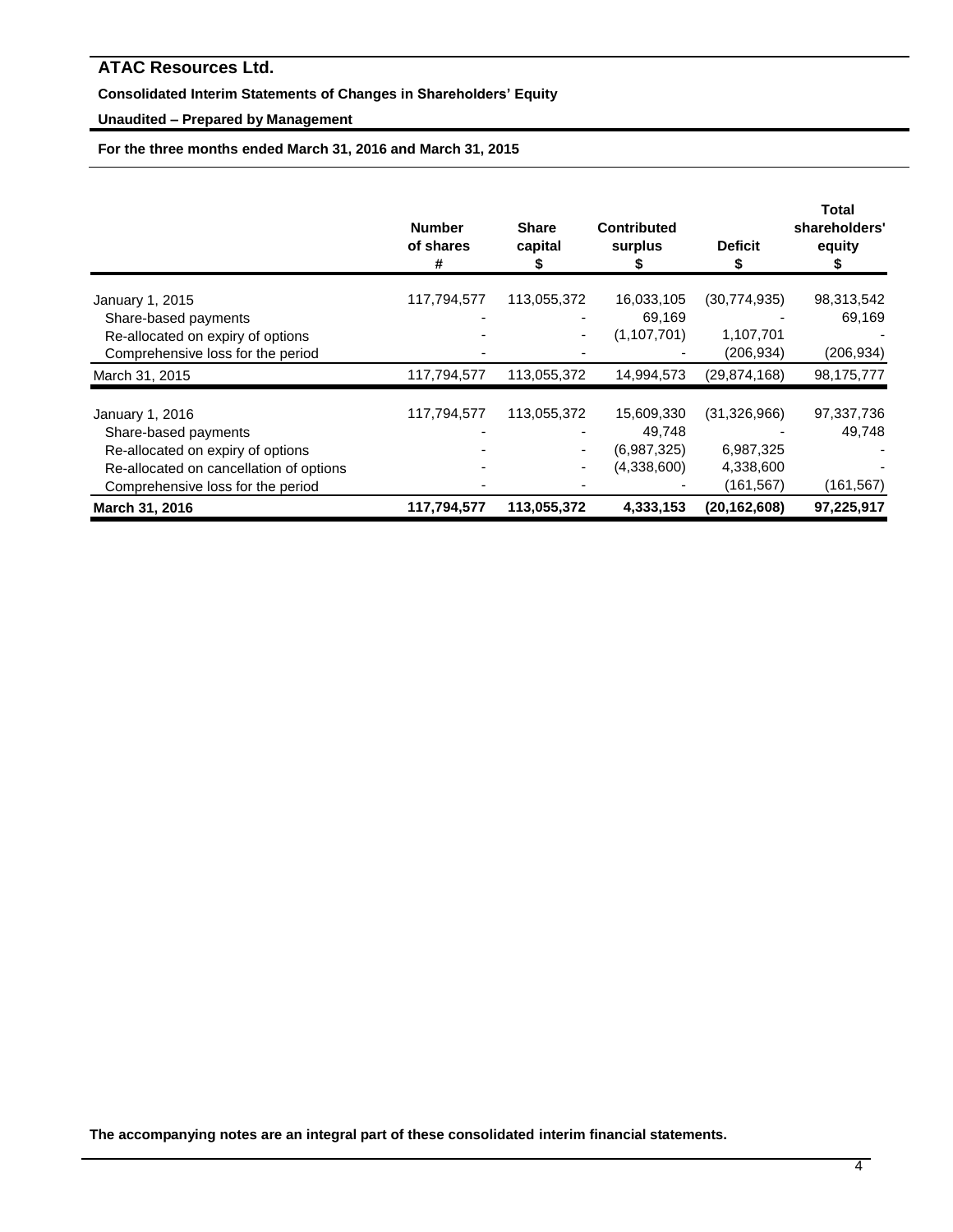### **Consolidated Interim Statements of Loss and Comprehensive Loss**

### **Unaudited – Prepared by Management**

| For the three months ended March 31,                      |             | 2016        |             |
|-----------------------------------------------------------|-------------|-------------|-------------|
|                                                           | <b>Note</b> | \$          | \$          |
|                                                           |             |             |             |
|                                                           |             |             |             |
| <b>Expenses</b>                                           |             |             |             |
| Accounting, audit and legal                               | 10          | 27,410      | 23,134      |
| Consulting fees                                           | 10          | 10,500      | 10,500      |
| Flow-through taxes                                        |             |             | 2,162       |
| General and administrative expenses                       | 10          | 16,531      | 8,765       |
| Insurance                                                 |             | 11,004      | 11,169      |
| Investor relations and shareholder information            | 10          | 27,226      | 31,986      |
| Management, administrative and corporate development fees | 10          | 104,427     | 112,134     |
| Office rent                                               | 10          | 10,500      | 10,500      |
| Property examination costs                                |             |             | 27,046      |
| Transfer agent and filing fees                            |             | 4,922       | 6,658       |
| Share-based payments                                      | 8           | 49,748      | 69,169      |
| Net loss from operating expenses                          |             | (262, 268)  | (313, 223)  |
| Interest income                                           |             | 39,519      | 71,754      |
| Gain on marketable securities                             | 5           | 18,622      | 17,533      |
| Loss before income taxes                                  |             | (204, 127)  | (223, 936)  |
| Deferred income tax recovery                              | 11          | 42,560      | 17,002      |
| Loss and comprehensive loss for the period                |             | (161, 567)  | (206, 934)  |
| Loss per share                                            |             |             |             |
| Weighted average number of common shares outstanding      |             |             |             |
| - basic#                                                  | 9           |             |             |
| - diluted #                                               | 9           | 117,794,577 | 117,794,577 |
|                                                           |             | 117,794,577 | 117,794,577 |
| Basic loss per share \$                                   | 9           | (0.00)      | (0.00)      |
| Diluted loss per share \$                                 | 9           | (0.00)      | (0.00)      |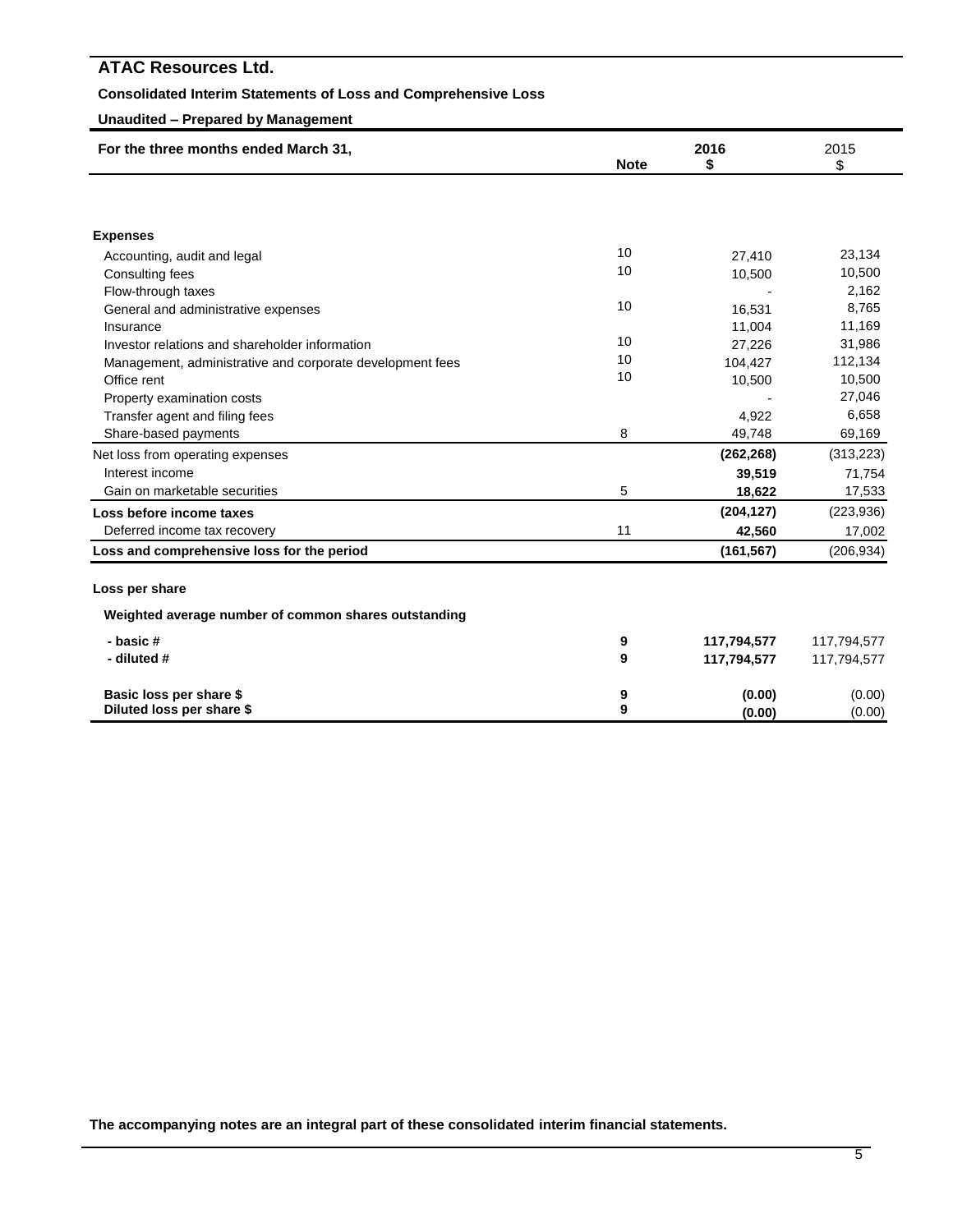### **Consolidated Interim Statements of Cash Flows**

### **Unaudited – Prepared by Management**

| For the three months ended March 31,             |             | 2016       | 2015       |
|--------------------------------------------------|-------------|------------|------------|
|                                                  | <b>Note</b> | \$         | \$         |
|                                                  |             |            |            |
| <b>Operating activities</b>                      |             |            |            |
| Loss and comprehensive loss for the period       |             | (161, 567) | (206,934)  |
| Adjustments for:                                 |             |            |            |
| Share-based payments                             |             | 49,748     | 69,169     |
| Gain on marketable securities                    |             | (18, 622)  | (17, 533)  |
| Interest income                                  |             | (39, 519)  | (71, 754)  |
| Deferred income tax recovery                     |             | (42, 560)  | (17,002)   |
| Net change in non-cash working capital items     | 12          | 32,910     | (33, 161)  |
|                                                  |             | (179,610)  | (277, 215) |
| <b>Investing activities</b>                      |             |            |            |
| Interest received                                |             | 39,519     | 71,754     |
| Mineral property acquisition costs               |             | (116, 935) | (111, 926) |
| Prepaid exploration expenditures                 |             | (46, 845)  | (20, 747)  |
| Deferred exploration and evaluation expenditures |             | (222,473)  | (256,707)  |
|                                                  |             | (346, 734) | (317,626)  |
| Decrease in cash and cash equivalents            |             | (526, 344) | (594, 841) |
| Cash and cash equivalents, beginning of period   |             | 15,938,120 | 20,424,734 |
| Cash and cash equivalents, end of period         |             | 15,411,776 | 19,829,893 |

**Supplemental cash flow information** 12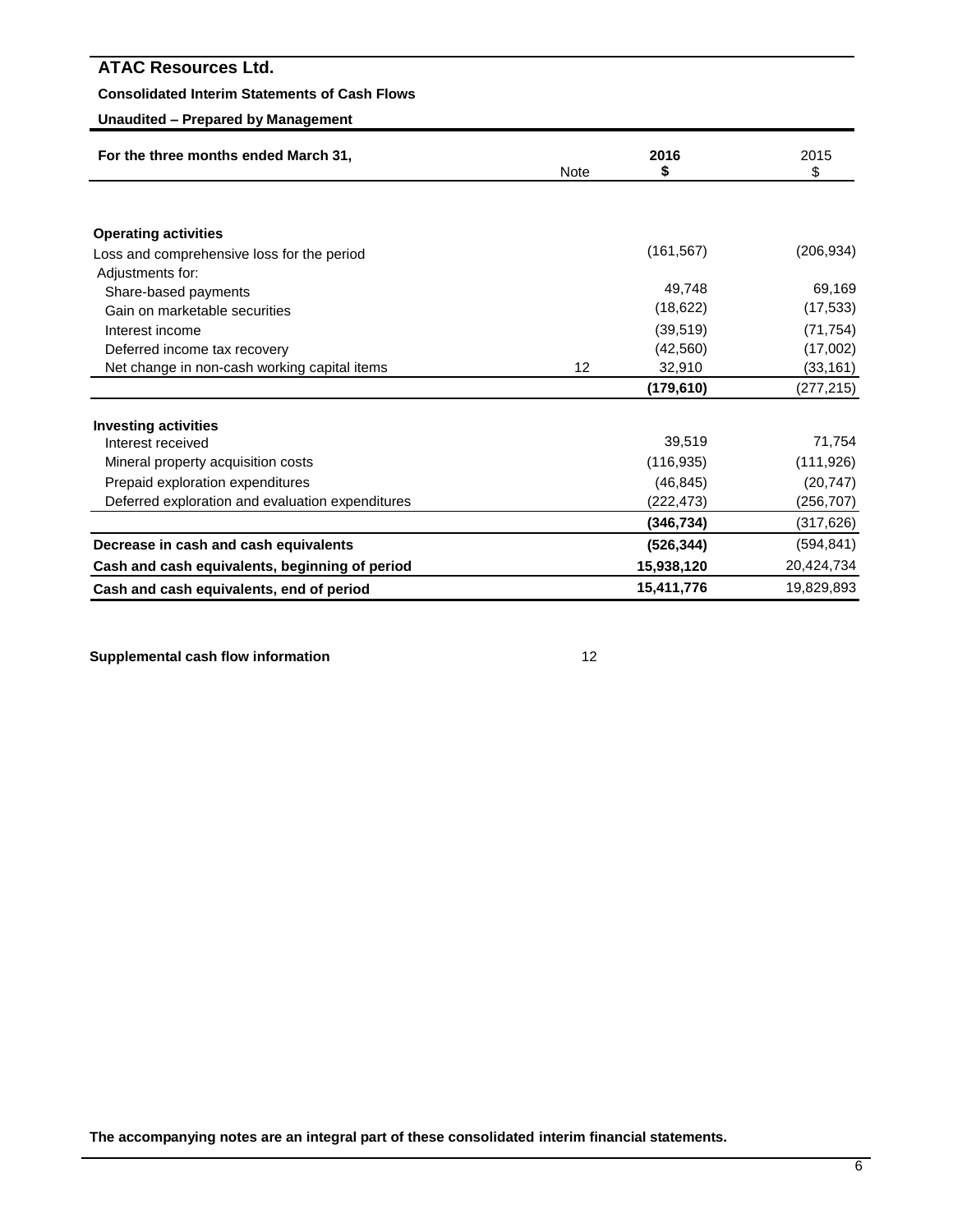# **ATAC Resources Ltd. Notes to the Consolidated Interim Financial Statements Unaudited – Prepared by Management**

### **For the three months ended March 31, 2016 and March 31, 2015**

### **1. Nature of operations and going concern**

ATAC Resources Ltd. (the "Company" or "ATAC") was incorporated under the laws of the Province of British Columbia, Canada. Head office is located at 1016 - 510 West Hastings Street, Vancouver, British Columbia, Canada, V6B 1L8. Its records office is located at 1710 - 1177 West Hastings Street, Vancouver, British Columbia, Canada, V6E 2L3. Its main business activity is the acquisition, exploration and evaluation of mineral property interests located in Canada. The consolidated interim financial statements ("financial statements") of the Company as at March 31, 2016 and December 31, 2015 and for the three months ended March 31, 2016 and March 31, 2015 comprise the Company and its subsidiaries. Its common shares trade on the TSX Venture Exchange ("TSX-V").

The Company is in the process of exploring its mineral property interests and has not yet determined whether they contain mineral reserves that are economically recoverable. The Company's continuing operations and the underlying value and recoverability of the amounts shown for mineral property interests are entirely dependent upon the existence of economically recoverable mineral reserves, the ability of the Company to obtain the necessary financing to complete the exploration and development of the mineral property interests, obtaining the necessary permits to mine, and on future profitable production or proceeds from the disposition of the mineral property interests.

These financial statements are prepared on the basis that the Company will continue as a going concern, which assumes that the Company will be able to continue in operation for the foreseeable future and will be able to realize its assets and discharge its liabilities and commitments in the normal course of operations. As an exploration stage company, the Company does not have revenues and historically has recurring operating losses. As at March 31, 2016, the Company had working capital of \$15,193,714 (December 31, 2015 - \$15,952,789) and shareholders' equity of \$97,225,917 (December 31, 2015 - \$97,337,736). Management has assessed that this working capital is sufficient for the Company to continue as a going concern beyond one year. If the going concern assumption were not appropriate for these financial statements it would be necessary to restate the Company's assets and liabilities on a liquidation basis.

### **2. Significant accounting policies**

### **(a) Basis of presentation**

These financial statements have been prepared in conformity with International Accounting Standard ("IAS") 34, Interim Financial Reporting*,* using the same accounting policies as detailed in the Company's annual audited consolidated financial statements for the year ended December 31, 2015, and do not include all the information required for full annual financial statements in accordance with International Financial Reporting Standards ("IFRS"), as issued by the International Accounting Standards Board ("IASB") and interpretations of the International Financial Reporting Interpretations Committee ("IFRIC"). It is suggested that the financial statements be read in conjunction with the annual audited financial statements.

These financial statements have been prepared on an historical cost basis, except for financial instruments which are classified as fair value through profit or loss ("FVTPL"). In addition, these financial statements have been prepared using the accrual basis of accounting, except for cash flow information.

The accounting policies used are those the Company expects to adopt in its consolidated financial statements for the year ended December 31, 2016, and have been applied consistently to all periods presented by the Company and its subsidiaries.

All amounts on the financial statements are presented in Canadian dollars which is the functional currency of the Company and its subsidiaries.

Effective January 1, 2016 the Company's operating expenses are being further detailed in the body of the Consolidated Statement of Loss and Comprehensive Loss. Administrative and management fees, insurance expense, office rent, and transfer agent and filing fees, that were previously included in office and administration expense, are now shown as separate line items. Investor relations fees have been removed from investor relations expense and are included with the administrative and management fees under the new heading – "management, administrative and corporate development fees". Investor relations has been renamed – "investor relations and shareholder information". The new presentation provides greater detail and presents the various operating fees as a single amount separate from non-fee expenses. The comparative figures for the three months ended March 31, 2015 have been restated to reflect the new presentation.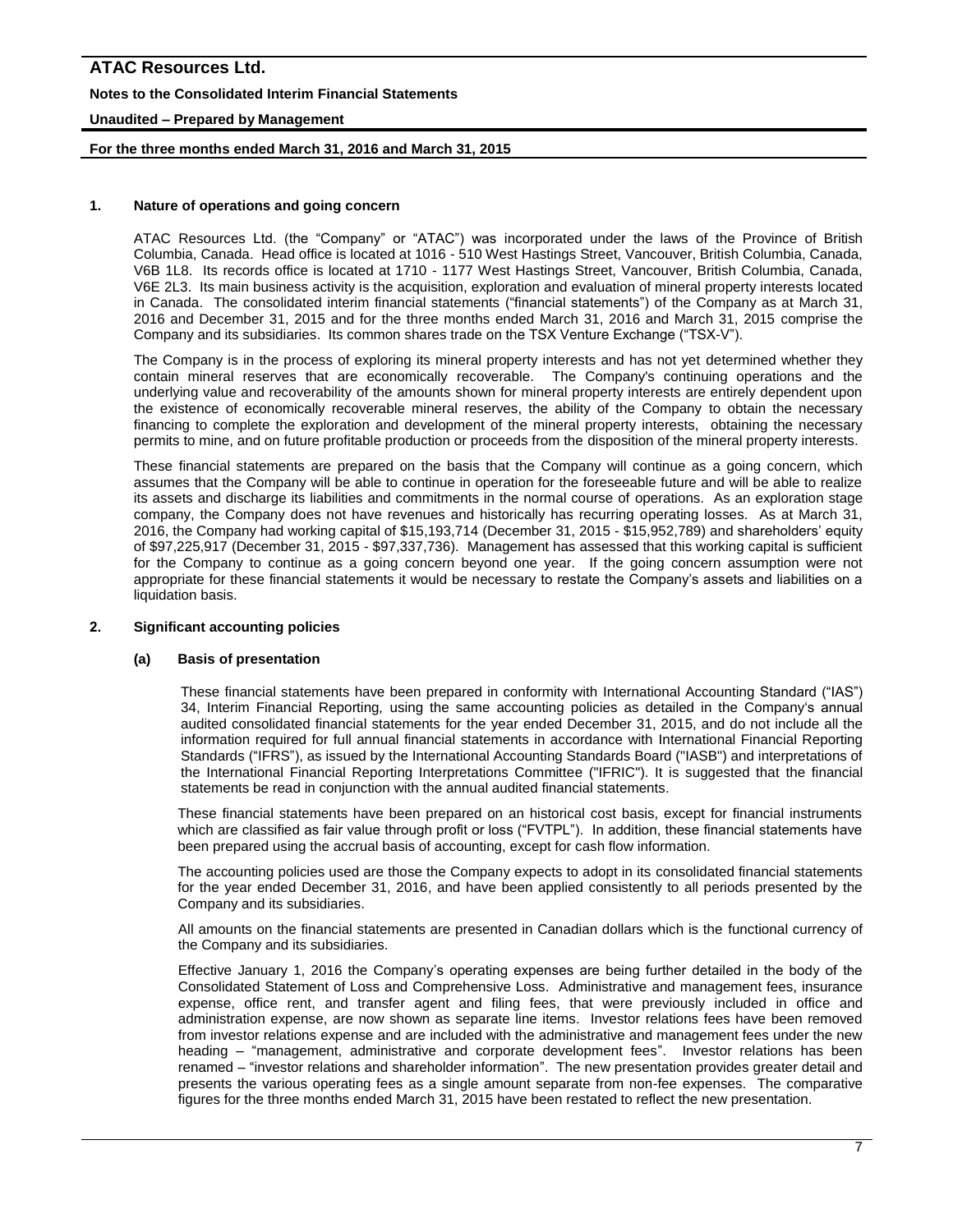# **ATAC Resources Ltd. Notes to the Consolidated Interim Financial Statements Unaudited – Prepared by Management**

### **For the three months ended March 31, 2016 and March 31, 2015**

### **2. Significant accounting policies** (continued)

### **(b) Standards issued but not yet effective**

Certain pronouncements have been issued by the IASB or IFRIC that are effective for accounting periods beginning on or after January 1, 2017. Many of these updates are not applicable or consequential to the Company and have been excluded from the discussion below.

*Tentatively effective for annual periods beginning on or after January 1, 2018*

• New standard IFRS 9 *Financial Instruments*

IFRS 9 adds new requirements for impairment of financial assets and makes changes to the classification and measurement of financial instruments. When complete, IFRS 9 will replace IAS 39 *Financial Instruments: Recognition and Measurement*

The Company has initially assessed that there will be no material reporting changes as a result of adopting the new standard, however, there will be enhanced disclosure requirements.

### **3. Cash and cash equivalents**

| Cash and cash equivalents consist of the following: | March 31,  | December 31, |  |
|-----------------------------------------------------|------------|--------------|--|
|                                                     | 2016       | 2015         |  |
|                                                     |            |              |  |
| Bank and broker balances                            | 3.564.444  | 227.504      |  |
| Cashable investment certificates                    | 11.847.332 | 15.710.616   |  |
|                                                     | 15.411.776 | 15.938.120   |  |

### **4. Receivables and prepayments**

| Receivables and prepayments consist of the following: | March 31, | December 31, |  |
|-------------------------------------------------------|-----------|--------------|--|
|                                                       | 2016      | 2015         |  |
|                                                       |           |              |  |
| Sales tax recoverable                                 | 35.459    | 18.564       |  |
| Yukon mineral exploration grant receivable            | ۰         | 31.968       |  |
| Prepaid expenses                                      | 67.035    | 55.848       |  |
|                                                       | 102.494   | 106.380      |  |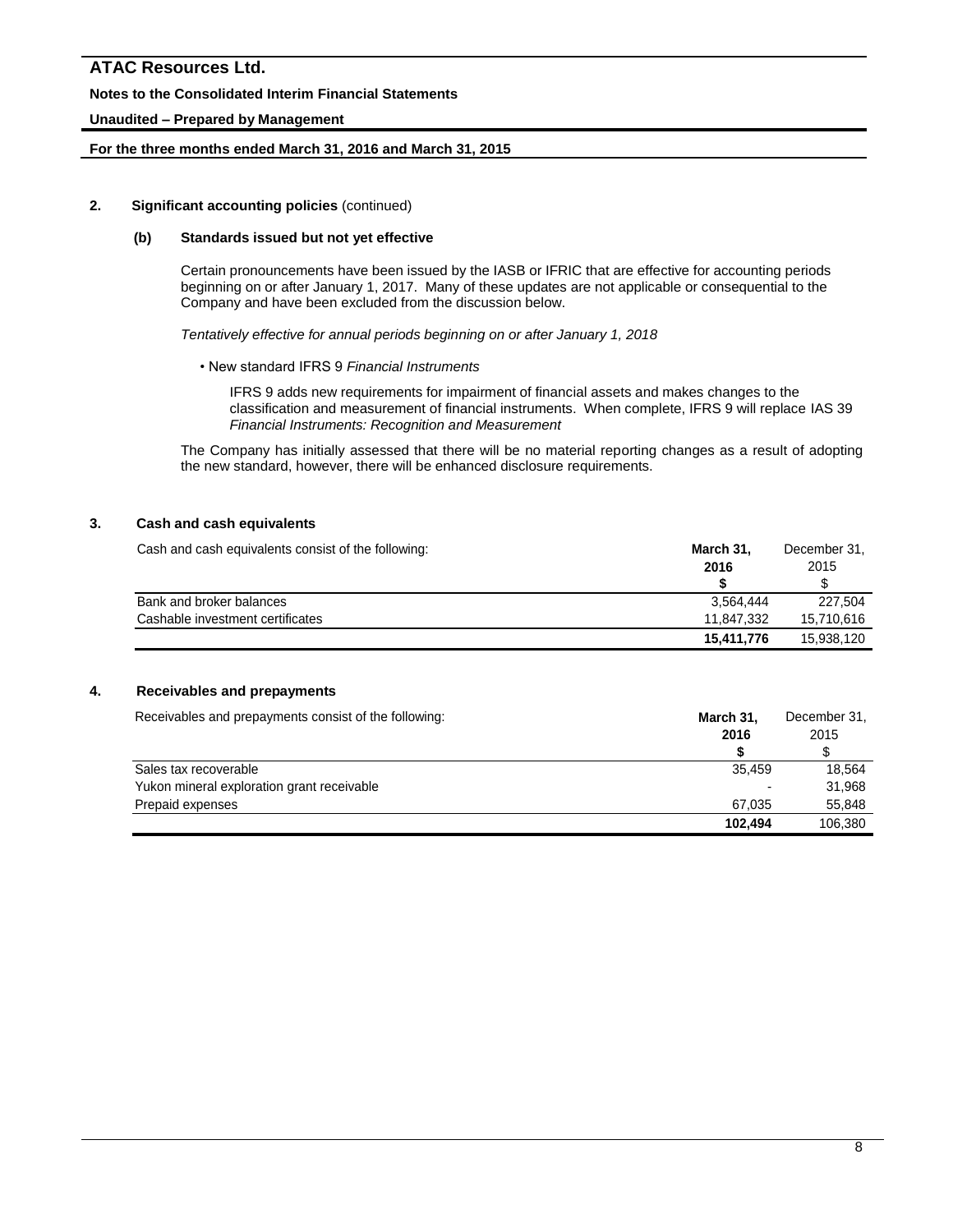### **Notes to the Consolidated Interim Financial Statements**

### **Unaudited – Prepared by Management**

### **For the three months ended March 31, 2016 and March 31, 2015**

### **5. Marketable securities**

Marketable securities consist of various common shares received on the option of mineral property interests as follows:

|                                | Shares with<br>an active market |                   | Shares without<br>an active market |                        |                   |  |
|--------------------------------|---------------------------------|-------------------|------------------------------------|------------------------|-------------------|--|
|                                | Cost<br>æ.                      | <b>Fair value</b> | Cost<br>S                          | <b>Fair value</b><br>Ъ | <b>Total gain</b> |  |
| January 1, 2015                | 491,834                         | 85,199            | 10,000                             |                        | 1                 |  |
| Unrealized gain for the period |                                 | 17,533            |                                    |                        | 17,533            |  |
| March 31, 2015                 | 491,834                         | 102,732           | 10,000                             |                        | 17,533            |  |
| January 1, 2016                | 491,834                         | 59,302            | 10,000                             |                        | 1                 |  |
| Unrealized gain for the period |                                 | 18,622            |                                    |                        | 18,622<br>٠       |  |
| March 31, 2016                 | 491,834                         | 77,924            | 10,000                             |                        | 18,622            |  |

The valuation of the shares with an active market has been determined in whole by reference to the bid price of the shares on the TSX-V or Toronto Stock Exchange ("TSX") at each period end date.

The shares without an active market are private company shares received as payment on optioned mineral property interests. The shares were written-down in 2008 to a carrying value of \$1, as no active market existed or exists, and no value can be determined.

### **6. Subsidiary information**

On July 14, 2010 two wholly-owned subsidiary companies were incorporated under the laws of the Province of British Columbia, Canada to facilitate the possible transfer to them of certain of the Company's mineral property interests. From incorporation to March 31, 2016, neither of the subsidiaries have had any transactions other than to issue nominal \$1 share capital to the Company.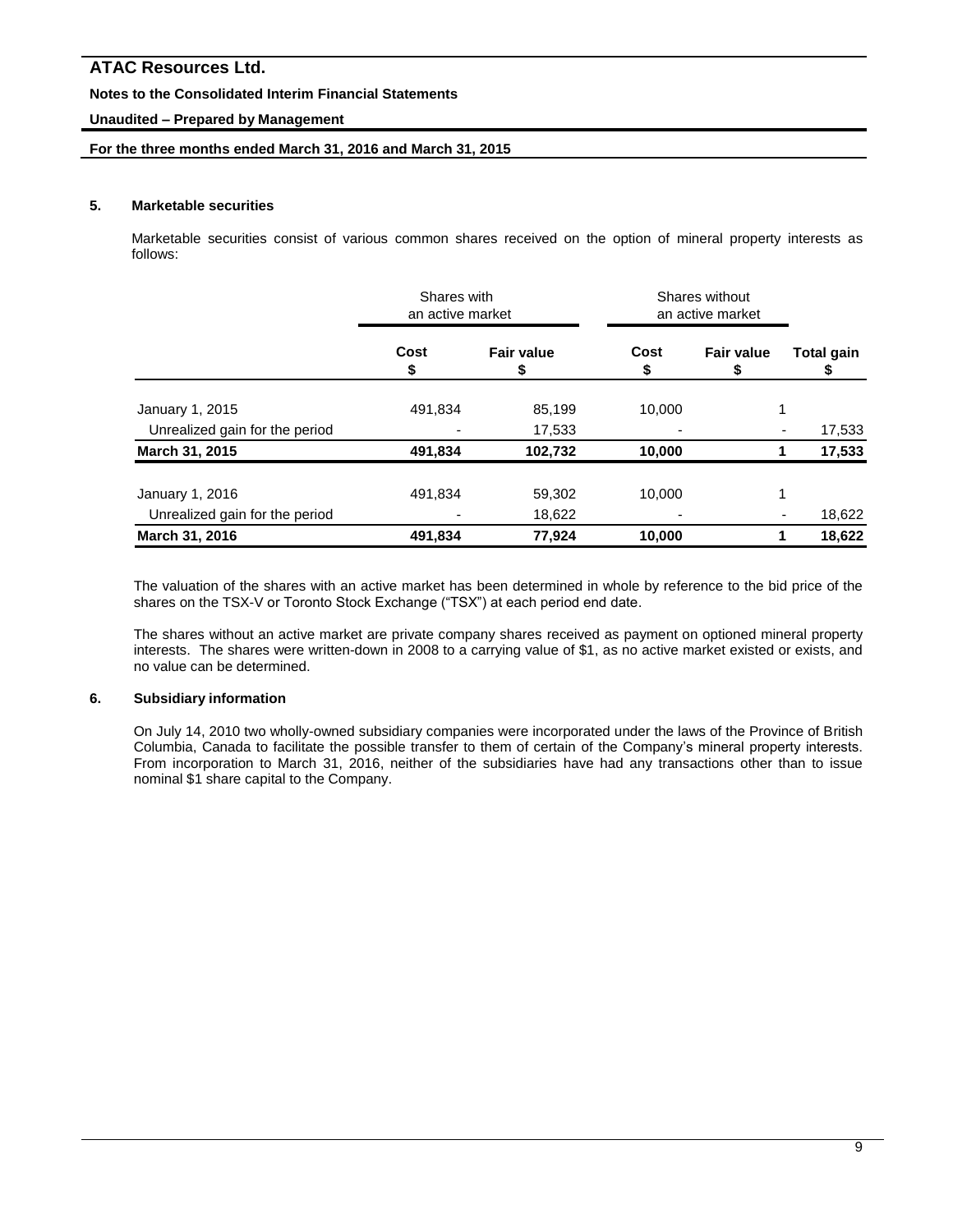### **Notes to the Consolidated Interim Financial Statements**

### **Unaudited – Prepared by Management**

### **For the three months ended March 31, 2016 and March 31, 2015**

### **7. Mineral property interests**

The Company's mineral property interests consist of various exploration stage properties located in the Yukon Territory, Canada. The properties have been grouped into those which are wholly-owned and those which are royalty or other interests. Properties which are in close proximity and could be developed as a single economic unit are grouped into projects.

|                                  | <b>Wholly-</b><br>owned | Other<br>interests | Total      |
|----------------------------------|-------------------------|--------------------|------------|
|                                  |                         | \$                 |            |
| January 1, 2015                  | 89,583,690              |                    | 89,583,691 |
| Acquisitions/staking/assessments | 111.926                 |                    | 111,926    |
| Exploration and evaluation       | 292,899                 |                    | 292,899    |
| March 31, 2015                   | 89,988,515              |                    | 89,988,516 |
| January 1, 2016                  | 93,280,104              |                    | 93,280,105 |
| Acquisitions/staking/assessments | 116,935                 |                    | 116,935    |
| Exploration and evaluation       | 447,077                 |                    | 447,077    |
| March 31, 2016                   | 93,844,116              |                    | 93,844,117 |

Changes in the project carrying amounts for the three months ended March 31, 2016 and March 31, 2015 are summarized as follows:

#### **Three months ended March 31, 2015**

|                                                | January 1,<br>2015 | <b>Acquisitions</b><br>/ staking /<br>assessments | <b>Exploration</b><br>and<br>evaluation | March 31,<br>2015 |
|------------------------------------------------|--------------------|---------------------------------------------------|-----------------------------------------|-------------------|
|                                                | \$                 | \$                                                | \$                                      | \$                |
| <b>Wholly-owned</b><br>projects<br>Rackla Gold |                    |                                                   |                                         |                   |
| - Nadaleen                                     | 57,739,231         | 97,030                                            | 245,513                                 | 58,081,774        |
| - Rau                                          | 31,837,181         |                                                   | 11,438                                  | 31,848,619        |
|                                                | 89,576,412         | 97,030                                            | 256,951                                 | 89,930,393        |
| Connaught                                      |                    | 14,896                                            | 25,840                                  | 40,737            |
| <b>Idaho Creek</b>                             | 680                |                                                   | 120                                     | 800               |
| Panorama                                       | 4,082              |                                                   | 9,988                                   | 14,070            |
| Rosy                                           | 2,515              |                                                   |                                         | 2,515             |
| Total                                          | 89,583,690         | 111,926                                           | 292,899                                 | 89,988,515        |
| <b>Other interests</b>                         |                    |                                                   |                                         |                   |
| Dawson Gold                                    |                    |                                                   |                                         | 1                 |
| <b>Total all projects</b>                      | 89,583,691         | 111,926                                           | 292,899                                 | 89,988,516        |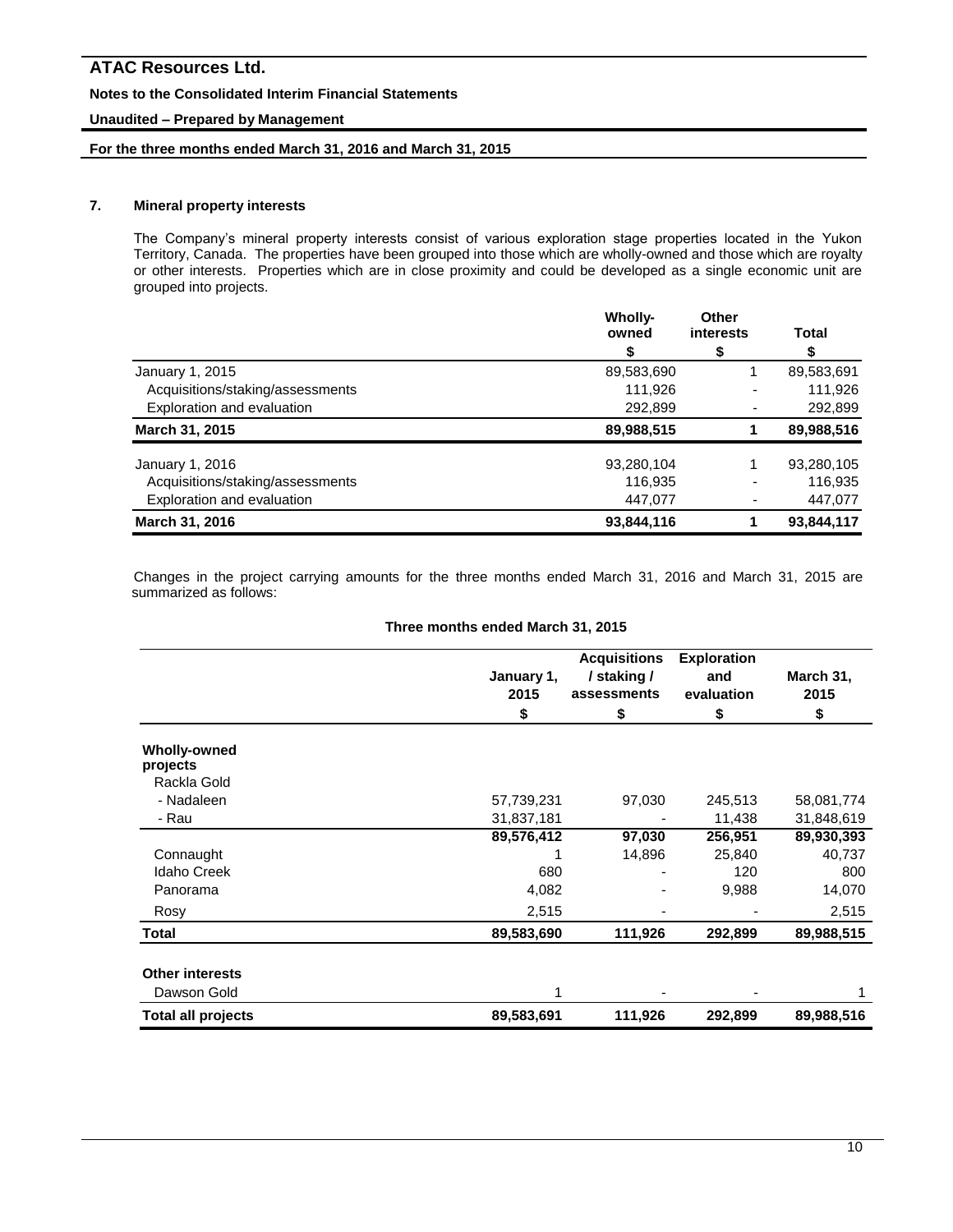### **Notes to the Consolidated Interim Financial Statements**

# **Unaudited – Prepared by Management**

## **For the three months ended March 31, 2016 and March 31, 2015**

### **7. Mineral property interests** (continued)

Exploration and evaluation expenditures on the projects consisted of the following:

|                                                 | Nadaleen | Rau    | <b>Others</b> | Total   |
|-------------------------------------------------|----------|--------|---------------|---------|
| Three months ended March 31, 2015               | \$       | \$     | \$            | \$      |
|                                                 |          |        |               |         |
| Assays                                          | 8,301    |        |               | 8,301   |
| Field                                           | 13.144   | 1.614  | 1.262         | 16,020  |
| Labour                                          | 120,298  | 6,309  | 23,812        | 150,419 |
| Resource, engineering and environmental studies |          | 3,515  |               | 3.515   |
| Survey and consulting                           | 102,320  | ٠      | 10.874        | 113,194 |
| Travel and accommodation                        | 1,450    |        |               | 1,450   |
| Total                                           | 245,513  | 11,438 | 35,948        | 292,899 |

|                                 | January 1,<br>2016<br>\$ | <b>Acquisitions</b><br>/ staking /<br>assessments<br>\$ | <b>Exploration</b><br>and<br>evaluation<br>\$ | March 31,<br>2016<br>\$ |
|---------------------------------|--------------------------|---------------------------------------------------------|-----------------------------------------------|-------------------------|
| <b>Wholly-owned</b><br>projects |                          |                                                         |                                               |                         |
| Rackla Gold                     |                          |                                                         |                                               |                         |
| - Nadaleen                      | 59,519,646               | 115,338                                                 | 195,972                                       | 59,830,956              |
| - Rau                           | 33,629,573               |                                                         | 236,699                                       | 33,866,272              |
|                                 | 93,149,219               | 115,338                                                 | 432,671                                       | 93,697,228              |
| Connaught                       | 94,980                   |                                                         | 10,728                                        | 105,708                 |
| <b>Idaho Creek</b>              | 17,280                   | 1,597                                                   | 612                                           | 19,489                  |
| Panorama                        | 16,110                   |                                                         |                                               | 16,110                  |
| Rosy                            | 2,515                    |                                                         | 3,066                                         | 5,581                   |
| Total                           | 93,280,104               | 116,935                                                 | 447,077                                       | 93,844,116              |
| <b>Other interests</b>          |                          |                                                         |                                               |                         |
| Dawson Gold                     | 1                        |                                                         |                                               |                         |
| <b>Total all projects</b>       | 93,280,105               | 116,935                                                 | 447,077                                       | 93,844,117              |

### **Three months ended March 31, 2016**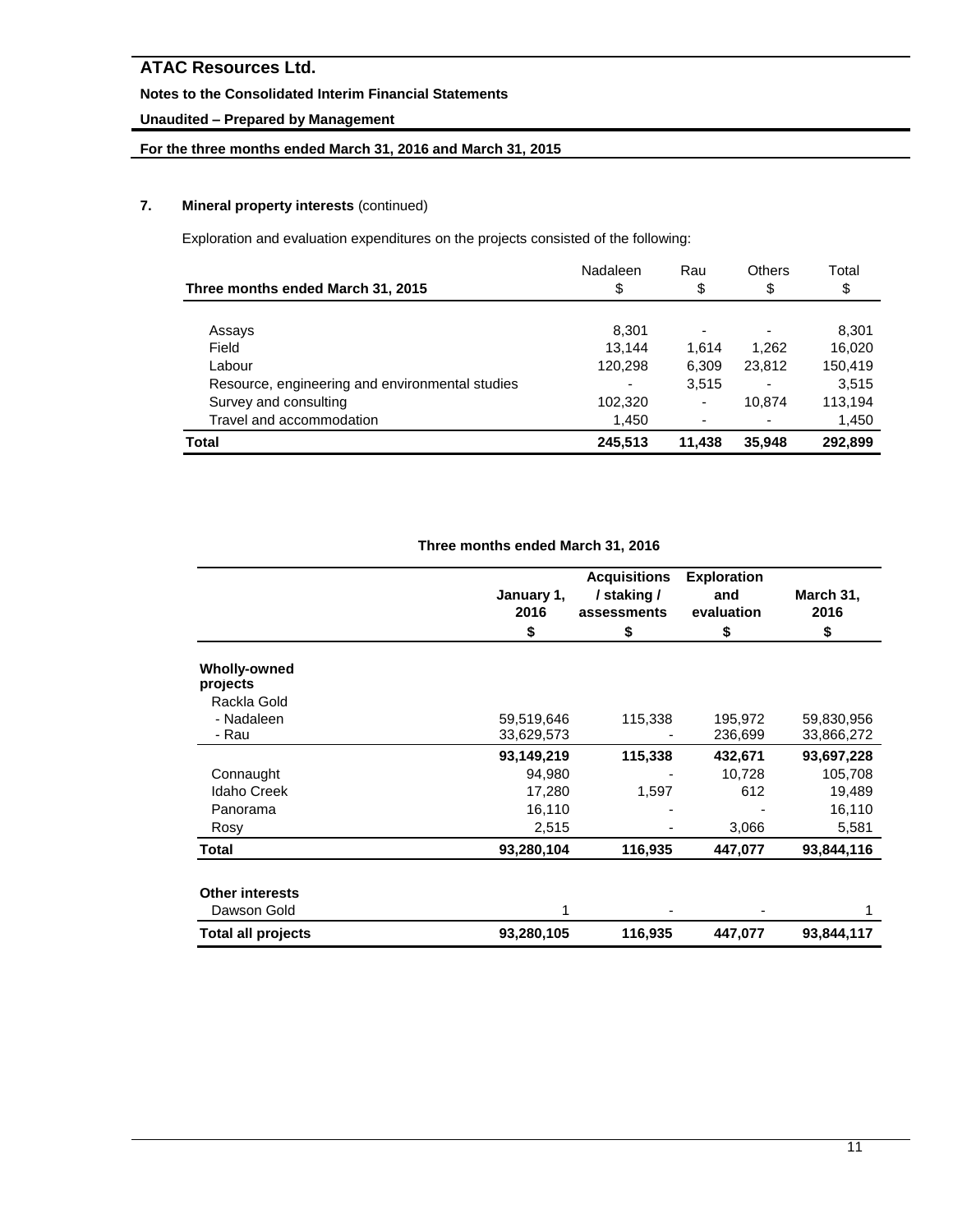### **Notes to the Consolidated Interim Financial Statements**

### **Unaudited – Prepared by Management**

### **For the three months ended March 31, 2016 and March 31, 2015**

### **7. Mineral property interests** (continued)

Exploration and evaluation expenditures on the projects consisted of the following:

|                                                 | Nadaleen | Rau     | Others | Total   |
|-------------------------------------------------|----------|---------|--------|---------|
| Three months ended March 31, 2016               | \$       | \$      | \$     | \$      |
|                                                 |          |         |        |         |
| Assays                                          | 4,061    | 3,856   |        | 7.917   |
| Field                                           | 10.948   | 11.631  | 1.264  | 23,843  |
| Labour                                          | 76,884   | 53.497  | 13,142 | 143,523 |
| Resource, engineering and environmental studies | 2,388    | 161,990 |        | 164,378 |
| Survey and consulting                           | 100,435  | 5,295   |        | 105,730 |
| Travel and accommodation                        | 1,256    | 430     |        | 1,686   |
| <b>Total</b>                                    | 195,972  | 236,699 | 14,406 | 447.077 |

### **(1) Wholly-owned projects**

The Company's wholly owned projects are comprised of the rights to explore various mineral claims located in the Yukon Territory, which are at various stages of exploration. They are not subject to any option or sale agreements, except as noted below.

### **Connaught project**

The Connaught project consists of a 100% interest in the CN, NC and OM mineral claims located in the Dawson Mining District, Yukon Territory.

Cash and common shares totaling \$252,500 were received in 2009 for a 50% sale of the project, which was repurchased in 2012 by issuing common shares having a value of \$182,250.

An impairment write-down of \$387,023 was recorded in 2014. New expenditures have been incurred since then to take advantage of favorable government assessment credits and grants.

### **Idaho Creek project**

The Idaho Creek project consists of a 100% interest in the Idaho mineral claims located in the Whitehorse Mining District, Yukon Territory.

Cash and common shares totaling \$269,413 have been received under previous option agreements.

### **Panorama project**

The Panorama project consists of a 100% interest in the Aussie mineral claims located in the Dawson Mining District, Yukon Territory. The claims are subject to a 3% net smelter return royalty ("NSR") on all commercial production from the claims.

Cash and common shares totaling \$328,400 have been received under previous option agreements.

### **Rackla Gold project**

The Rackla Gold project consists of a 100% interest in the Rau (ACX, AT, BT, EX, GF, Gam, PH, Q, R, Rau, RR, S, T and WH mineral claims), Jam, Mouse, Sten (Dale, EN, IS, OS, ST, and Sten mineral claims) and Stoked (HO, Rae and Stoked mineral claims) mineral properties located in the Mayo Mining District, Yukon Territory.

Cash and common shares totaling \$165,600 have been received under previous option agreements.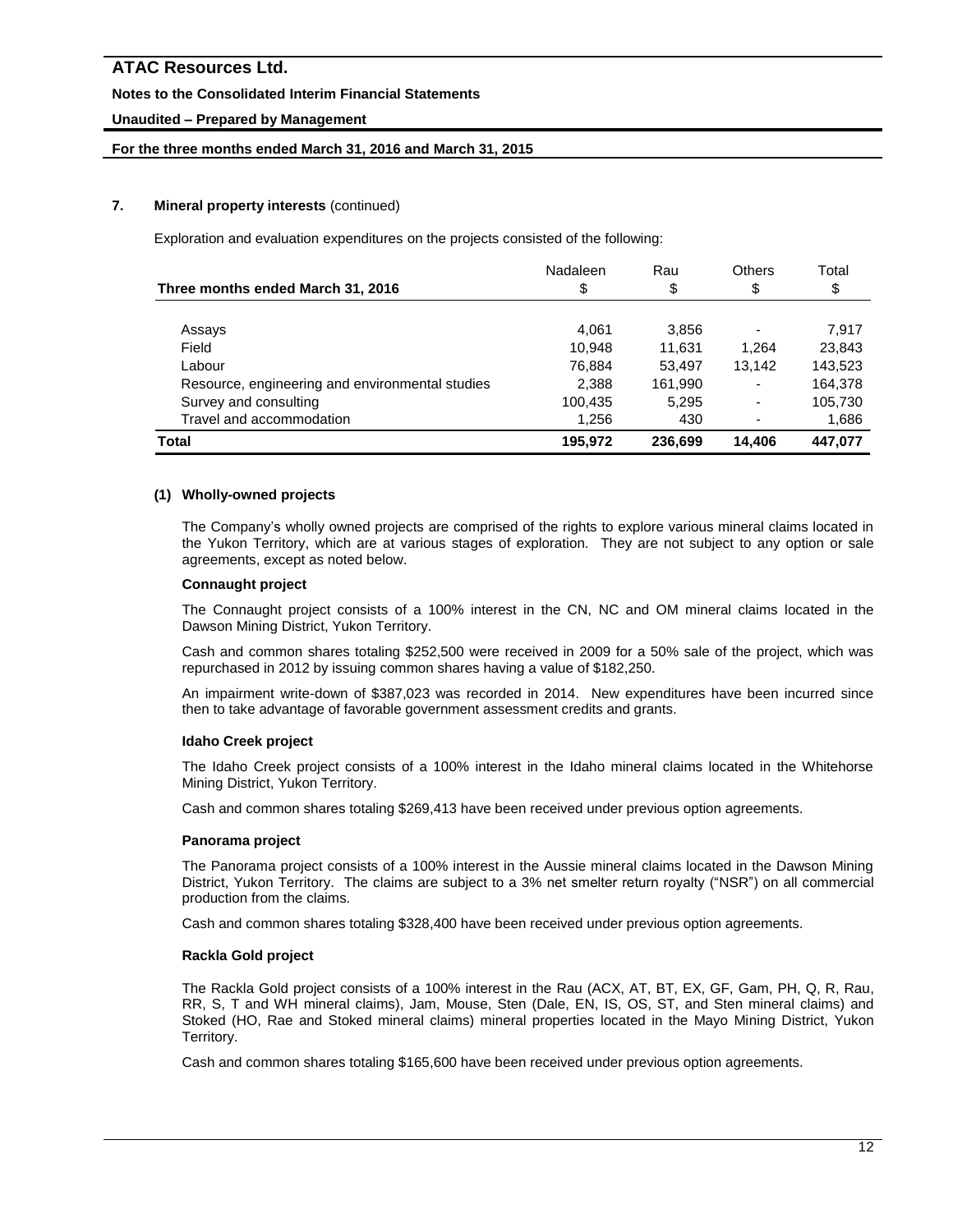### **Notes to the Consolidated Interim Financial Statements**

### **Unaudited – Prepared by Management**

### **For the three months ended March 31, 2016 and March 31, 2015**

### **7. Mineral property interests** (continued)

### **(1) Wholly-owned projects** (continued)

### **Rosy project**

The Rosy project consists of a 100% interest in the Rosy mineral claims located in the Whitehorse Mining District, Yukon Territory.

Cash and common shares totaling \$167,000 have been received under previous option agreements.

### **(2) Other interests**

### **Joint exploration property - Dawson Gold project**

The Dawson Gold project consists of a 50% interest in the DM and Nit mineral claims located in the Dawson and Whitehorse Mining Districts, Yukon Territory, and the GG, SH and TL mineral claims located in the Dawson Mining District, Yukon Territory.

The other 50% interest was acquired by Arcus Development Group Inc. ("Arcus") under an option Agreement with the Company, which completed on February 21, 2012. Under the Agreement the Company received \$185,000 and 1,000,000 Arcus common shares, and Arcus completed a \$3,500,000 exploration program.

Effective February 21, 2012 the Company and Arcus agreed to explore the project on a 50/50 basis with Arcus as the Operator. As at March 31, 2016, the Company's cumulative share of the joint exploration and property expenditures totalled \$131,683 (December 31, 2015 - \$131,683). There have been no significant property or exploration expenditures since 2012, and none during the three months ended March 31, 2016 or March 31, 2015.

An impairment write-down of \$131,682 was recorded in 2014.

### **Royalty interests**

The Company has a 1% NSR on the Golden Revenue, Nitro, and Seymour properties located in the Whitehorse Mining District, Yukon Territory.

### **8. Share capital**

The authorized share capital of the Company consists of unlimited common shares without par value, and unlimited Class "A" preferred shares with a par value of \$1.00 each. All issued shares are fully paid.

### **Transactions for the issue of share capital**

There were no transactions for the issue of share capital during the three months ended March 31, 2016 or March 31, 2015.

### **Common share rights**

The Company has a "Rights Plan" under which one Right is issued for each issued and outstanding common share of the Company. Each Right entitles the holder to purchase from the Company one common share at a price equal to one-half the market price for each common share of the Company, subject to certain anti-dilutive adjustments. The Rights are exercisable only if the Company receives an unacceptable take-over bid as defined in the Rights Agreement. The original Rights Plan was replaced with a new Rights Plan at the June 2014 annual shareholders' meeting and will remain in effect until the annual shareholders' meeting in 2017. As at March 31, 2016, there were 117,794,577 Rights outstanding (December 31, 2015 – 117,794,577).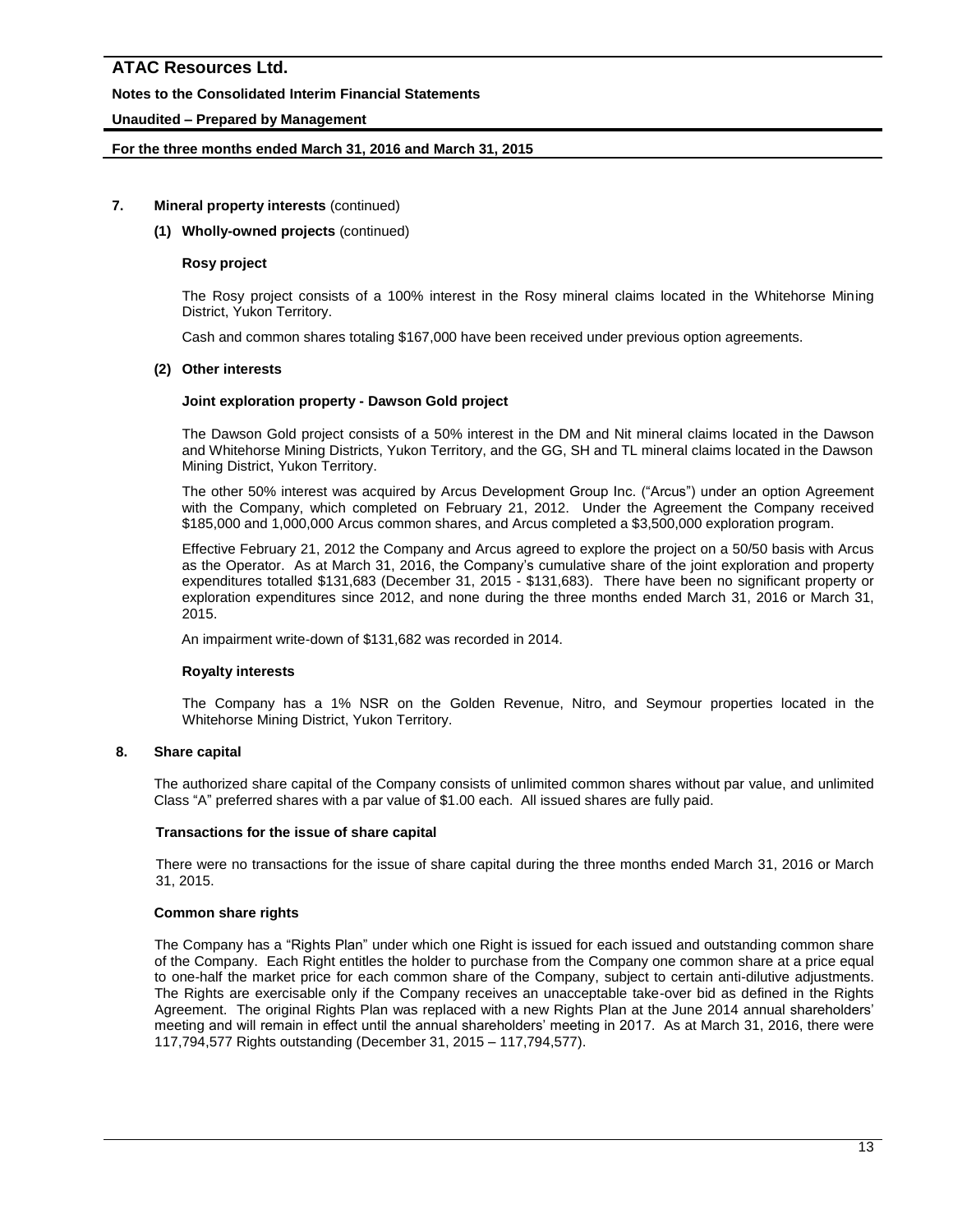### **Notes to the Consolidated Interim Financial Statements**

### **Unaudited – Prepared by Management**

### **For the three months ended March 31, 2016 and March 31, 2015**

### **8.** Share capital (continued)

### **Stock options**

The Company has an incentive stock option plan (the "Plan"), under which the maximum number of stock options issued cannot exceed 10% of the Company's currently issued and outstanding common shares. The exercise period for any options granted under the Plan cannot exceed ten years. The exercise price of options granted under the Plan cannot be less than the "discounted market price" of the common shares (defined as the last closing market price of the Company's common shares immediately preceding the issuance of a news release announcing the granting of the options, less a discount of from 15% to 25%), unless otherwise agreed to by the Company and accepted by the TSX-V.

A participant who is not a consultant conducting investor relations activities, who is granted an option under the Plan with exercise prices at or above "Market Price" will have their options vest immediately, unless otherwise determined by the Board of Directors. A participant who is granted an option under the Plan with exercise prices below "Market Price" will become vested with the right to exercise one-sixth of the option upon conclusion of every three months subsequent to the grant date. A participant who is a consultant conducting investor relations activities who is granted options under the Plan will become vested with the right to exercise one-quarter of the options upon conclusion of every three months subsequent to the grant date.

A summary of the status of the Company's stock options as at March 31, 2016 and December 31, 2015 and changes during the period and year then ended is as follows:

|                                               | Three months ended<br>March 31, 2016                |      | Year ended<br>December 31, 2015 |                                          |
|-----------------------------------------------|-----------------------------------------------------|------|---------------------------------|------------------------------------------|
|                                               | Weighted<br>average<br>exercise<br>Options<br>price |      | Options                         | Weighted<br>average<br>exercise<br>price |
|                                               | #                                                   | \$   | #                               | \$                                       |
| Options outstanding, beginning of period/year | 9,197,000                                           | 1.62 | 8,557,000                       | 1.77                                     |
| Granted                                       | 2,470,000                                           | 0.31 | 1,800,000                       | 0.75                                     |
| Expired/cancelled                             | (3,362,000)                                         | 2.56 | (1,160,000)                     | 1.40                                     |
| Options outstanding, end of period/year       | 8,305,000                                           | 0.85 | 9,197,000                       | 1.62                                     |

As at March 31, 2016, the Company has stock options outstanding and exercisable as follows:

| Options     | Options     | Exercise |                  |
|-------------|-------------|----------|------------------|
| outstanding | exercisable | price    | Expiry date      |
| #           | #           | \$       |                  |
| 1,840,000   | 1,840,000   | 1.80     | January 29, 2018 |
| 2,195,000   | 2,195,000   | 0.75     | February 3, 2019 |
| 1,800,000   | 1,800,000   | 0.75     | January 23, 2020 |
| 2,470,000   | -           | 0.31     | January 21, 2021 |
| 8,305,000   | 5,835,000   |          |                  |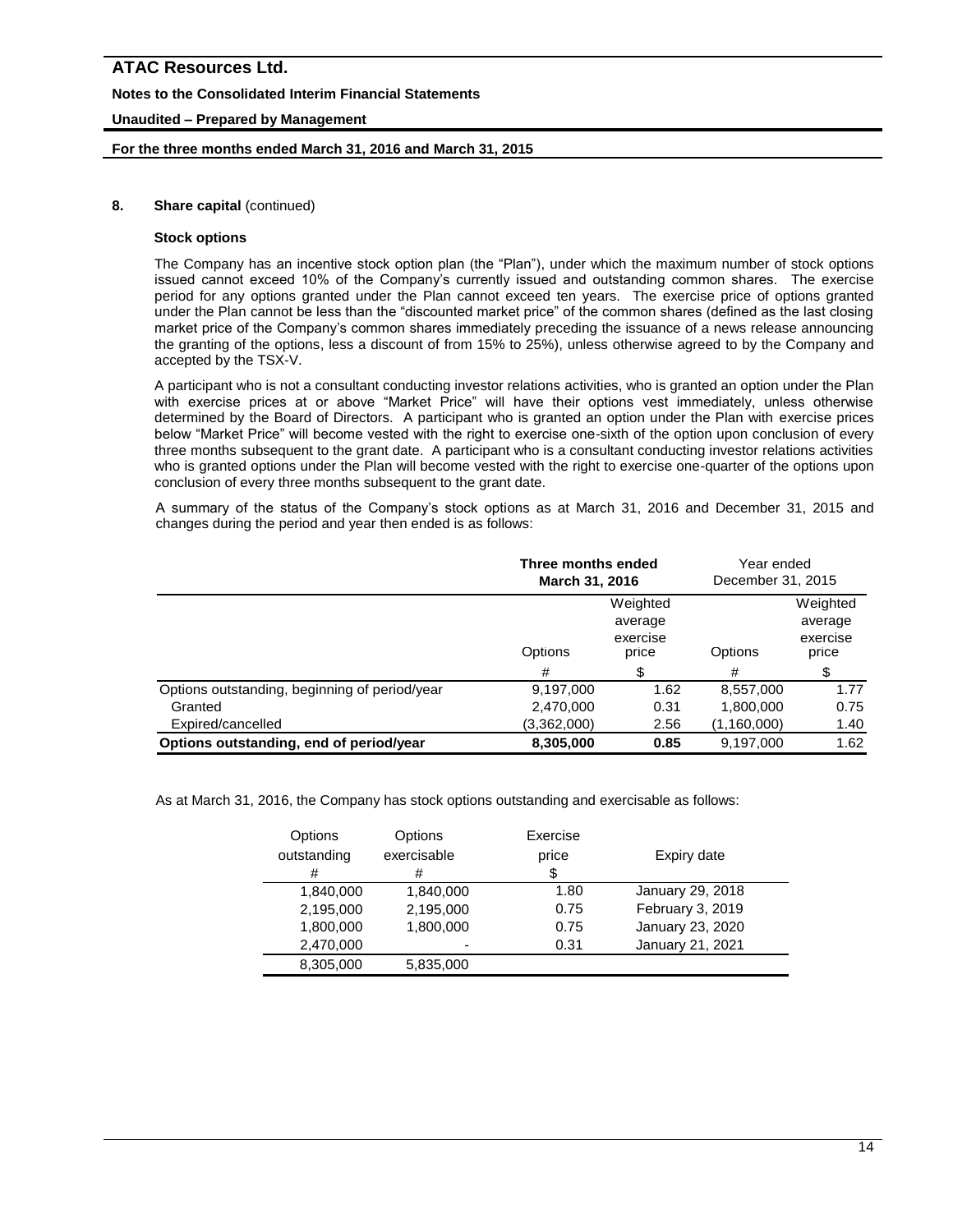### **Notes to the Consolidated Interim Financial Statements**

### **Unaudited – Prepared by Management**

### **For the three months ended March 31, 2016 and March 31, 2015**

### **8.** Share capital (continued)

**Stock options** (continued)

The following table summarizes information about the stock options outstanding at March 31, 2016:

| Range of<br>prices | Options   | Weighted average<br>remaining life | Weighted average<br>exercise price |
|--------------------|-----------|------------------------------------|------------------------------------|
| \$                 | #         | years                              |                                    |
| 0.31               | 2,470,000 | 4.81                               | 0.31                               |
| 0.75               | 3,995,000 | 3.29                               | 0.75                               |
| 1.80               | 1,840,000 | 1.83                               | 1.80                               |
|                    | 8,305,000 | 3.42                               | 0.85                               |

During the three months ended March 31, 2016, 2,470,000 stock options (2015 – 1,800,000) were granted to Officers, Directors, related company employees and consultants. The Company has recorded the fair value of all options granted during the periods using the Black-Scholes option pricing model. Share-based payment costs were calculated using the following weighted average assumptions: expected life of options - five years (2015 - five years), stock price volatility – 75.68% (2015 - 87.51%), no dividend yield (2015 - nil), and a risk-free interest rate yield – 0.71% (2015 - 0.79%). The fair value is particularly impacted by the Company's stock price volatility, determined using data from the previous five years. Using the above assumptions the fair value of options granted during the three months ended March 31, 2016 was \$0.19 per option (2015 - \$0.44), for a total of \$466,725 (2015 - \$795,965). The total share-based payment expense for the three months ended March 31, 2016 was \$49,748 (2015 - \$69,169), which is presented as an operating expense, and includes only options that vested during the periods.

During the three months ended March 31, 2016, 1,185,000 options exercisable at \$1.80 per option (2015 - 1,030,000 at \$1.40 per option), expired unexercised. As a result, the original stock based compensation of \$6,987,325 (2015 - \$1,107,701) has been reversed from contributed surplus and credited to deficit.

During the three months ended March 31, 2016, 2,177,000 stock options (2015 – nil), were cancelled. As a result, the original stock based compensation of \$4,338,600 has been reversed from contributed surplus and credited to deficit.

### **Warrants**

As an incentive to complete private placements the Company may issue units which include common shares and common share purchase warrants. Using the residual value method the Company determines whether a value should be allocated to the warrants attached to the units sold in completed private placements.

Finders' warrants may be issued as a private placement share issue cost and are valued using the Black-Scholes option pricing model.

A summary of the status of the Company's warrants as at March 31, 2016 and December 31, 2015 and changes during the period and year then ended is as follows:

|                                                           | Three months ended<br>March 31, 2016 |                                       | Year ended<br>December 31, 2015 |                                       |
|-----------------------------------------------------------|--------------------------------------|---------------------------------------|---------------------------------|---------------------------------------|
|                                                           | Warrants<br>#                        | Weighted<br>average<br>exercise price | Warrants                        | Weighted<br>average<br>exercise price |
| Warrants outstanding, beginning of period/year<br>Expired |                                      | ٠                                     | 1,890,720<br>(1,890,720)        | 2.70<br>2.70                          |
| Warrants outstanding, end of period/year                  |                                      |                                       |                                 |                                       |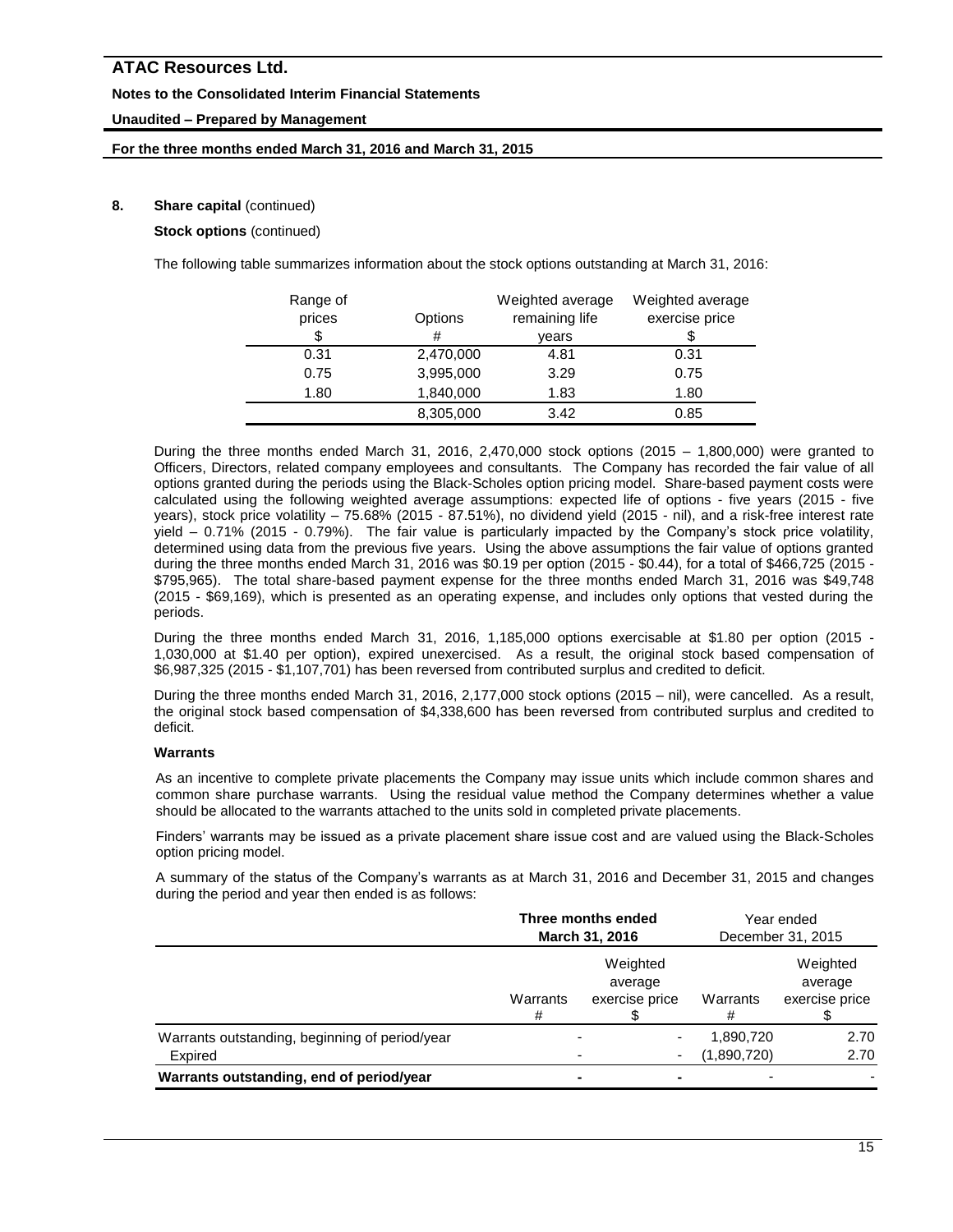### **Notes to the Consolidated Interim Financial Statements**

### **Unaudited – Prepared by Management**

### **For the three months ended March 31, 2016 and March 31, 2015**

### **8.** Share capital (continued)

#### **Contributed surplus**

Contributed surplus includes the accumulated fair value of stock options recognized as share-based payments and the fair value of finders' warrants issued on private placements. Contributed surplus is increased by the fair value of these items on vesting and is reduced by corresponding amounts when the options or warrants expire, or are exercised or cancelled. Contributed surplus is comprised of the following:

|                   | \$            |
|-------------------|---------------|
| January 1, 2015   | 16,033,105    |
| Options vesting   | 69,169        |
| Options expired   | (1, 107, 701) |
| March 31, 2015    | 14,994,573    |
| January 1, 2016   | 15,609,330    |
| Options vesting   | 49,748        |
| Options expired   | (6,987,325)   |
| Options cancelled | (4,338,600)   |
| March 31, 2016    | 4,333,153     |

#### **9. Loss per share**

The calculation of basic and diluted loss per share for three months ended March 31, 2016 was based on the loss attributable to common shareholders of \$161,567 (2015 - \$206,934) and a weighted average number of common shares outstanding of 117,794,577 (2015 – 117,794,577).

All stock options were excluded from the diluted weighted average number of common shares calculation, as their effect would have been anti-dilutive.

### **10. Related party payables and transactions**

A number of key management personnel and Directors hold positions in other entities that result in them having control or significant influence over the financial or operating policies of those entities. There were no loans to key management personnel or Directors, or entities over which they have control or significant influence during the three months ended March 31, 2016 or March 31, 2015.

A number of key management personnel and Directors, or their related entities, transacted with the Company in the reporting periods. The terms and conditions of these transactions were no more favorable than those available, or which might reasonably be expected to be available, on similar transactions with non-related entities, on an arm's length basis.

Key management personnel and Directors receive no salaries, non-cash benefits (other than incentive stock options), or other remuneration directly from the Company, other than noted below, and there are no employment contracts with them that cannot be terminated without penalty on thirty days advance notice. Key management personnel and Directors participate in the Company's stock option plan.

During the three months ended March 31, 2016, 1,400,000 stock options (2015 - 975,000) were granted to key management personnel and Directors having a fair value on issue of \$264,540 (2015 - \$431,148). The new options are exercisable at \$0.31 each until January 21, 2021 and vest over a one year period ending January 21, 2017.

During the three months ended March 31, 2016, 1,245,000 management personnel and Director stock options (2015 – nil), exercisable at \$3.00 each until March 23, 2017, having a fair value on issue of \$2,490,000, were surrendered and cancelled.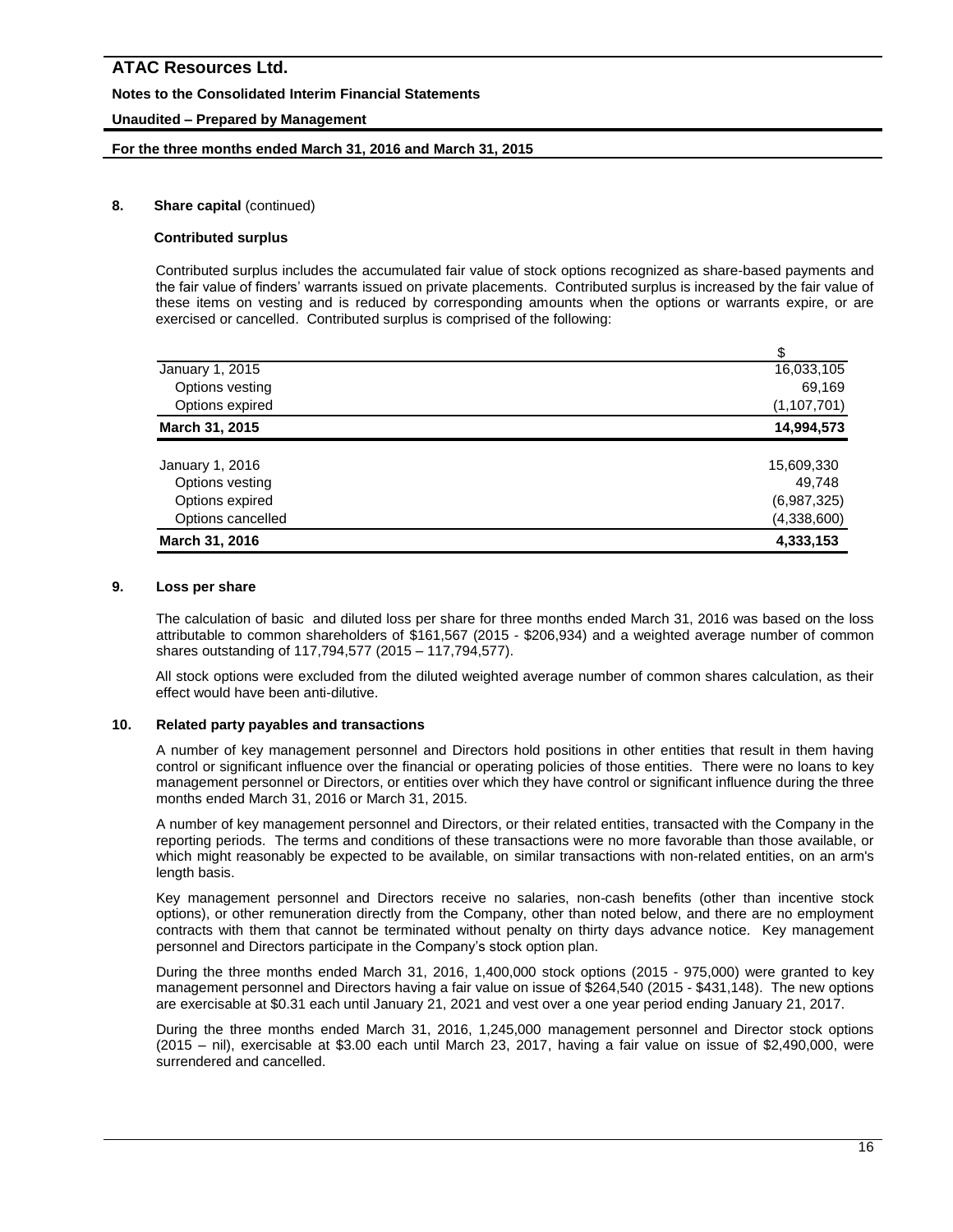### **Notes to the Consolidated Interim Financial Statements**

### **Unaudited – Prepared by Management**

### **For the three months ended March 31, 2016 and March 31, 2015**

### **10. Related party payables and transactions** (continued)

The following are the Company's related parties:

- **(a)** Archer, Cathro & Associates (1981) Limited ("Archer Cathro") is a geological consulting firm that is a related party through its management contracts, which confer significant influence over operations. Charges are for property location, acquisition, exploration, management, and office rent and administration. The charges by Archer Cathro also include the services of Graham Downs, who is the Company's President and CEO and Julia Lane, who is the Company's Vice President of Exploration.
- **(b)** Glenn Yeadon is a Director and the Company's Secretary. He controls Glenn R. Yeadon Personal Law Corporation ("Yeadon Law Corp."), which provides the Company with legal services.
- **(c)** Larry Donaldson is the Company's CFO. He is a partner of Donaldson Grassi, Chartered Professional Accountants, a firm in which he has significant influence. Donaldson Grassi provides the Company with accounting and tax services.
- **(d)** Douglas Goss is a Director and the Company's Chairman of the Board. He controls Douglas O. Goss Professional Corporation ("D. Goss Corporation"), which provides consulting services to the Company.
- **(e)** Ian Talbot is the Company's COO. He provides the Company with management services.
- **(f)** Robert Carne is a Company Director. He controls Carvest Holdings Ltd. ("Carvest"), which provides geological consulting services to the Company.

The aggregate value of transactions and outstanding balances with key management personnel and Directors and entities over which they have control or significant influence were as follows:

|                           | <b>Transactions</b><br>3 months ended<br>March 31,<br>2016<br>\$ | Transactions<br>3 months ended<br>March 31,<br>2015<br>\$ | <b>Balances</b><br>outstanding<br>March 31,<br>2016 | <b>Balances</b><br>outstanding<br>December 31,<br>2015<br>\$ |
|---------------------------|------------------------------------------------------------------|-----------------------------------------------------------|-----------------------------------------------------|--------------------------------------------------------------|
| Archer, Cathro            |                                                                  |                                                           |                                                     |                                                              |
| - geological services     | 220,392                                                          | 186,328                                                   | 93,386                                              |                                                              |
| - rent and administration | 105,827                                                          | 110,925                                                   | 64,374                                              | 30,780                                                       |
|                           | 326,219                                                          | 297,253                                                   | 157.760                                             | 30,780                                                       |
| Yeadon Law Corp.          | 19,900                                                           | 10,834                                                    | 20,752                                              | 3,334                                                        |
| Donaldson Grassi          | 8.750                                                            | 11.500                                                    | 8.000                                               | 12,000                                                       |
| D. Goss Corporation       | 10,500                                                           | 10,500                                                    | 3,675                                               | 3,675                                                        |
| lan Talbot                | 10,500                                                           | 9,844                                                     | 3,675                                               | 2,756                                                        |
| Carvest (1)               | 4,675                                                            | 11,455                                                    |                                                     |                                                              |
|                           | 380.544                                                          | 351.386                                                   | 193.862                                             | 52.545                                                       |

(1) Includes geological services of \$2,355 and other services of \$2,320.

All related party balances are unsecured and are due within thirty days without interest.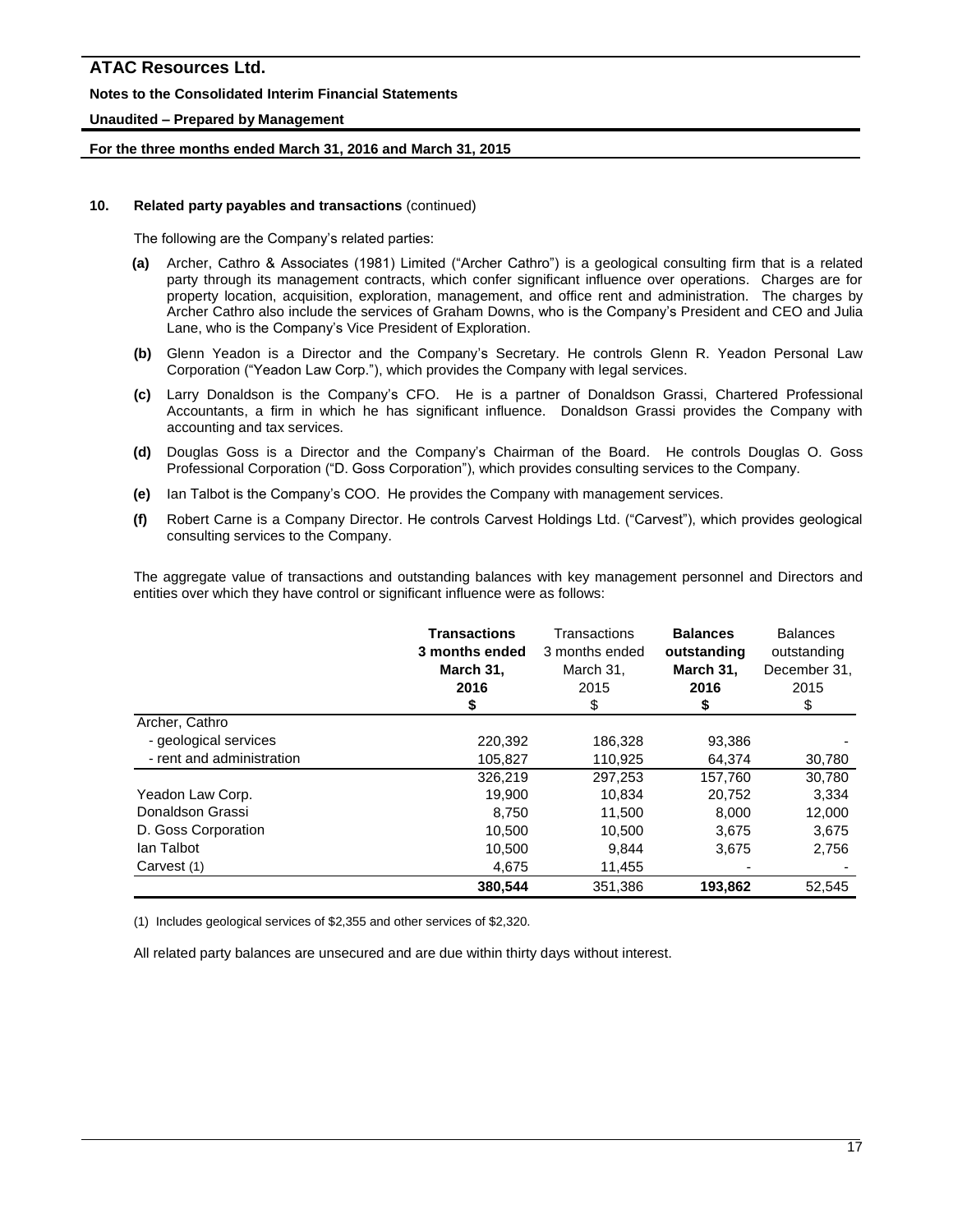### **Notes to the Consolidated Interim Financial Statements**

### **Unaudited – Prepared by Management**

### **For the three months ended March 31, 2016 and March 31, 2015**

### **11. Income taxes**

Income tax recovery for the three months ended March 31, 2016 and March 31, 2015 varies from the amount that would be computed from applying the combined federal and provincial income tax rate to loss before income taxes as follows:

|                                                     | March 31,<br>2016 | March 31.<br>2015 |
|-----------------------------------------------------|-------------------|-------------------|
|                                                     | S                 | \$                |
| Loss before income taxes                            | (204, 127)        | (223, 936)        |
| Statutory Canadian corporate tax rate               | 26.0%             | 26.0%             |
| Anticipated income tax recovery                     | 53,073            | 58,224            |
| Change in tax resulting from:                       |                   |                   |
| Unrecognized items for tax purposes                 | (10, 513)         | (15, 704)         |
| Tax benefits renounced on flow-through expenditures |                   | (25, 518)         |
| Net deferred income tax recovery                    | 42.560            | 17.002            |

The significant components of the Company's deferred income tax liability are as follows:

|                                            | March 31,<br>2016 | December 31,<br>2015<br>\$ |
|--------------------------------------------|-------------------|----------------------------|
| Unrealized losses on marketable securities | 55.108            | 57,529                     |
| Mineral property interests                 | (15, 458, 281)    | (15, 457, 741)             |
| Unclaimed investment tax credits           | 872.395           | 872.395                    |
| Non-capital loss carry forwards            | 2,498,603         | 2,429,792                  |
| Capital loss carry forwards                | 42.697            | 42.697                     |
| Share issue costs                          | 130.463           | 153,753                    |
| Net deferred income tax liability          | (11, 859, 015)    | (11,901,575)               |

As at March 31, 2016 the Company has non-capital loss carry forwards of approximately \$9,610,000 of which \$7,000 will expire in 2028, \$471,000 in 2029, \$1,175,000 in 2030, \$1,666,000 in 2031 and \$6,291,000 thereafter.

As at March 31, 2016 the Company has unused capital losses of \$328,437, which have no expiry date and can only be used to reduce future income from capital gains.

As at March 31, 2016 the Company has unclaimed resource and other deductions in the amount of \$34,389,190 (December 31, 2015 - \$33,827,255), which may be deducted against future taxable income.

As at March 31, 2016 there are share issue costs totaling \$501,780 (December 31, 2015 - \$591,362), which have not been claimed for income tax purposes.

As at March 31, 2016 the Company has unused investment tax credits totaling \$1,178,912, (December 31, 2015 - \$1,178,912), which have not been claimed for income tax purposes. \$957,999 of the tax credits expire in 2032 and \$220,913 in 2033.

Income tax attributes are subject to review, and potential adjustments, by tax authorities.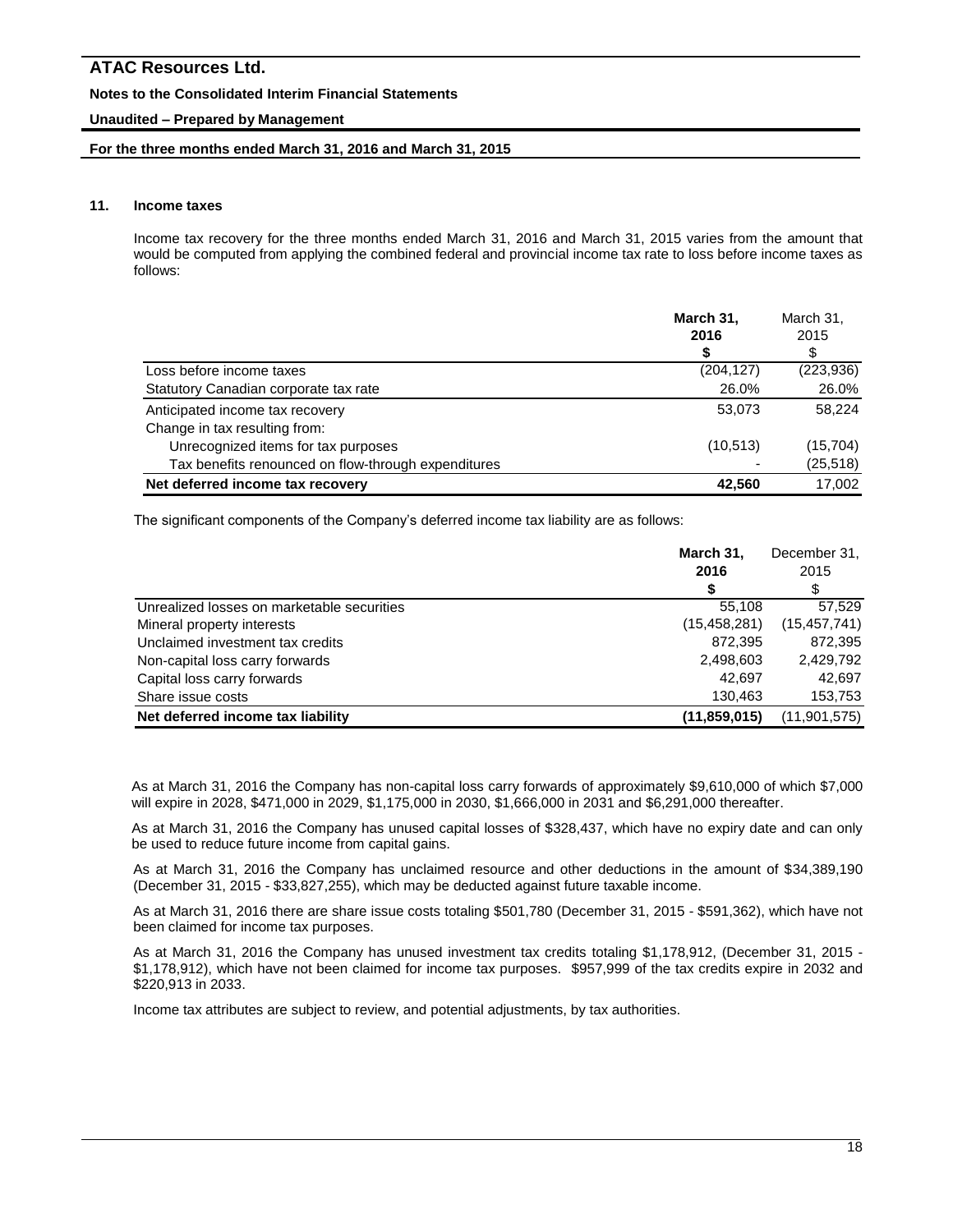### **Notes to the Consolidated Interim Financial Statements**

# **Unaudited – Prepared by Management**

### **For the three months ended March 31, 2016 and March 31, 2015**

### **12. Supplemental cash flow information**

Changes in non-cash operating working capital during the three months ended March 31, 2016 and March 31, 2015 were comprised of the following:

|                                          | March 31,<br>2016 | March 31,<br>2015 |
|------------------------------------------|-------------------|-------------------|
|                                          |                   | \$                |
| Receivables and prepayments              | (28,082)          | (4,998)           |
| Accounts payable and accrued liabilities | 13.063            | (49,019)          |
| Accounts payable to related parties      | 47.929            | 20,856            |
| Net change                               | 32.910            | (33, 161)         |

The Company incurred non-cash investing activities during the three months ended March 31, 2016 and March 31, 2015 as follows:

|                                                                                              | March 31,<br>2016 | March 31,<br>2015<br>\$ |
|----------------------------------------------------------------------------------------------|-------------------|-------------------------|
| Non-cash investing activities:                                                               |                   |                         |
| Deferred exploration expenditures included in accounts payable<br>and related party payables | 239,357           | 83,291                  |
|                                                                                              | 239,357           | 83.291                  |

During the three months ended March 31, 2016 and March 31, 2015 no amounts were paid for interest or income tax expenses.

### **13. Financial risk management**

#### **Capital management**

The Company is a junior exploration company and considers items included in shareholders' equity as capital. The Company has no debt and does not expect to enter into debt financing. The Company manages its capital structure and makes adjustments to it in light of changes in economic conditions and the risk characteristics of underlying assets. In order to maintain or adjust its capital structure, the Company may issue new shares, purchase shares for cancellation pursuant to normal course issuer bids or make special distributions to shareholders. The Company is not subject to any externally imposed capital requirements and does not presently utilize any quantitative measures to monitor its capital. The Company's capital structure as at March 31, 2016 is comprised of shareholders' equity of \$97,225,917 (December 31, 2015 - \$97,337,736).

The Company currently has no source of revenues. In order to fund future projects and pay for administrative costs, the Company will spend its existing working capital and raise additional funds as needed. The Company's ability to continue as a going concern on a long term basis and realize its assets and discharge its liabilities in the normal course of business rather than through a process of forced liquidation is primarily dependent upon its ability to sell or option its mineral properties and its ability to borrow or raise additional financing from equity markets.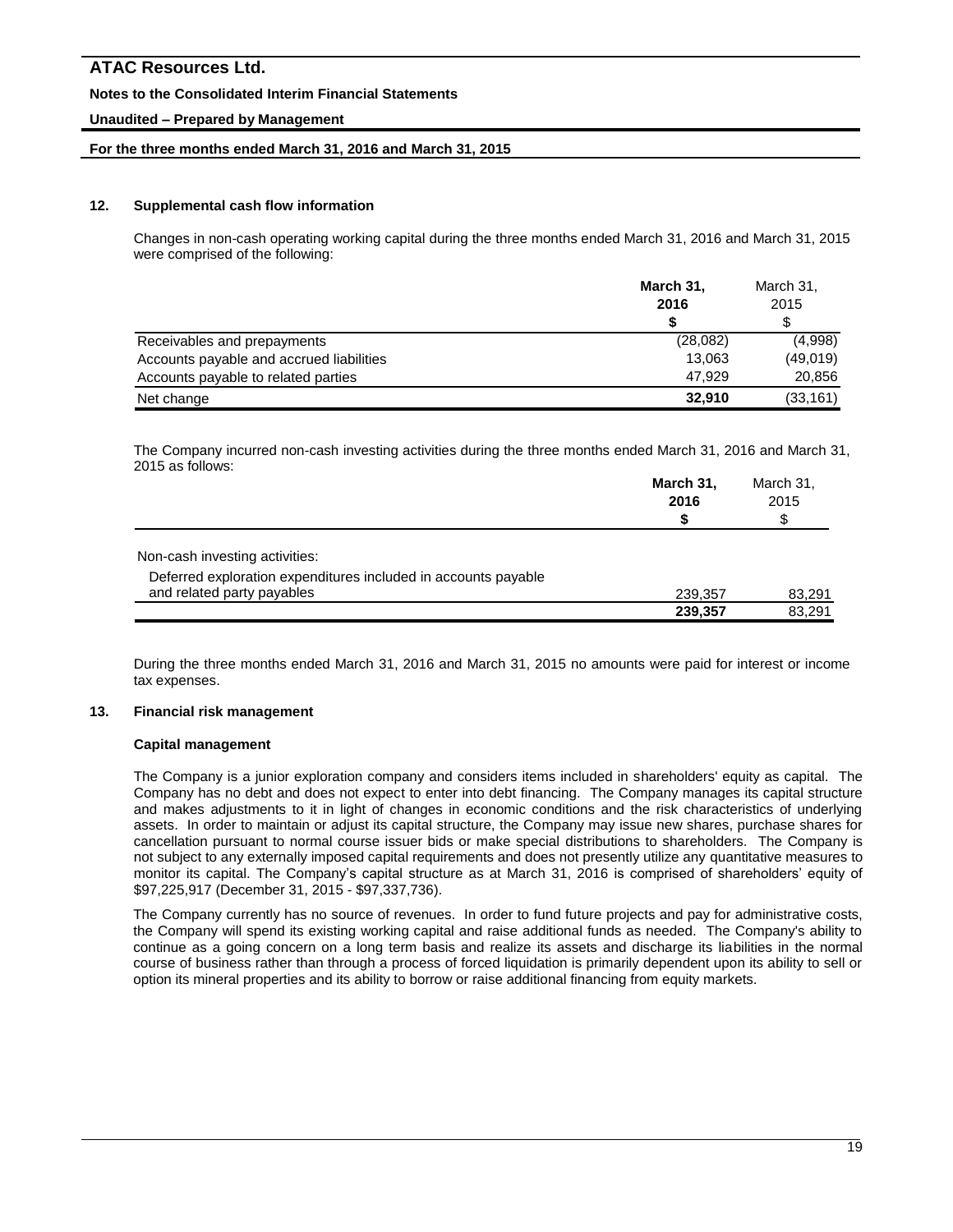### **Notes to the Consolidated Interim Financial Statements**

### **Unaudited – Prepared by Management**

### **For the three months ended March 31, 2016 and March 31, 2015**

#### **13. Financial risk management** (continued)

#### **Financial instruments - fair value**

The Company's financial instruments consist of cash and cash equivalents, other receivables, marketable securities, accounts payable and accrued liabilities, and accounts payable to related parties.

The carrying value of accounts payable and accrued liabilities and accounts payable to related parties approximated their fair value because of the short-term nature of these instruments.

Financial instruments measured at fair value on the statement of financial position are summarized into the following fair value hierarchy levels:

- Level 1: quoted prices (unadjusted) in active markets for identical assets or liabilities.
- Level 2: inputs other than quoted prices included within Level 1 that are observable for the asset or liability, either directly (i.e. as prices) or indirectly (i.e. derived from prices).
- Level 3: inputs for the asset or liability that are not based on observable market data (unobservable inputs).

| Level 1    | Level 2 | Level 3 | Total      |
|------------|---------|---------|------------|
|            | S       |         |            |
|            |         |         |            |
| 15,411,776 |         |         | 15,411,776 |
| 77,924     |         |         | 77,925     |
| 15,489,700 |         |         | 15,489,701 |
|            |         |         |            |
| 15,938,120 |         |         | 15,938,120 |
| 59,302     |         |         | 59,303     |
| 15,997,422 |         |         | 15.997.423 |
|            |         |         |            |

#### **Financial instruments - risk**

The Company's financial instruments are exposed to certain financial risks, including credit risk, interest rate risk, market risk, and liquidity risk.

### **(a) Credit risk**

The Company is exposed to credit risk by holding cash and cash equivalents. This risk is minimized by holding the funds in Canadian banks and credit unions or with Canadian governments. The Company has minimal accounts receivable exposure, and its various refundable credits are due from Canadian governments.

### **(b) Interest rate risk**

The Company is exposed to interest rate risk because of fluctuating interest rates. Fluctuations in market rates do not have a significant impact on the Company's operations due to the short term to maturity and no penalty cashable feature of its cash equivalents. For the three months ended March 31, 2016 every 1% fluctuation in interest rates up or down would have impacted loss for the period, up or down, by approximately \$39,000 (2015 - \$45,000) before income taxes.